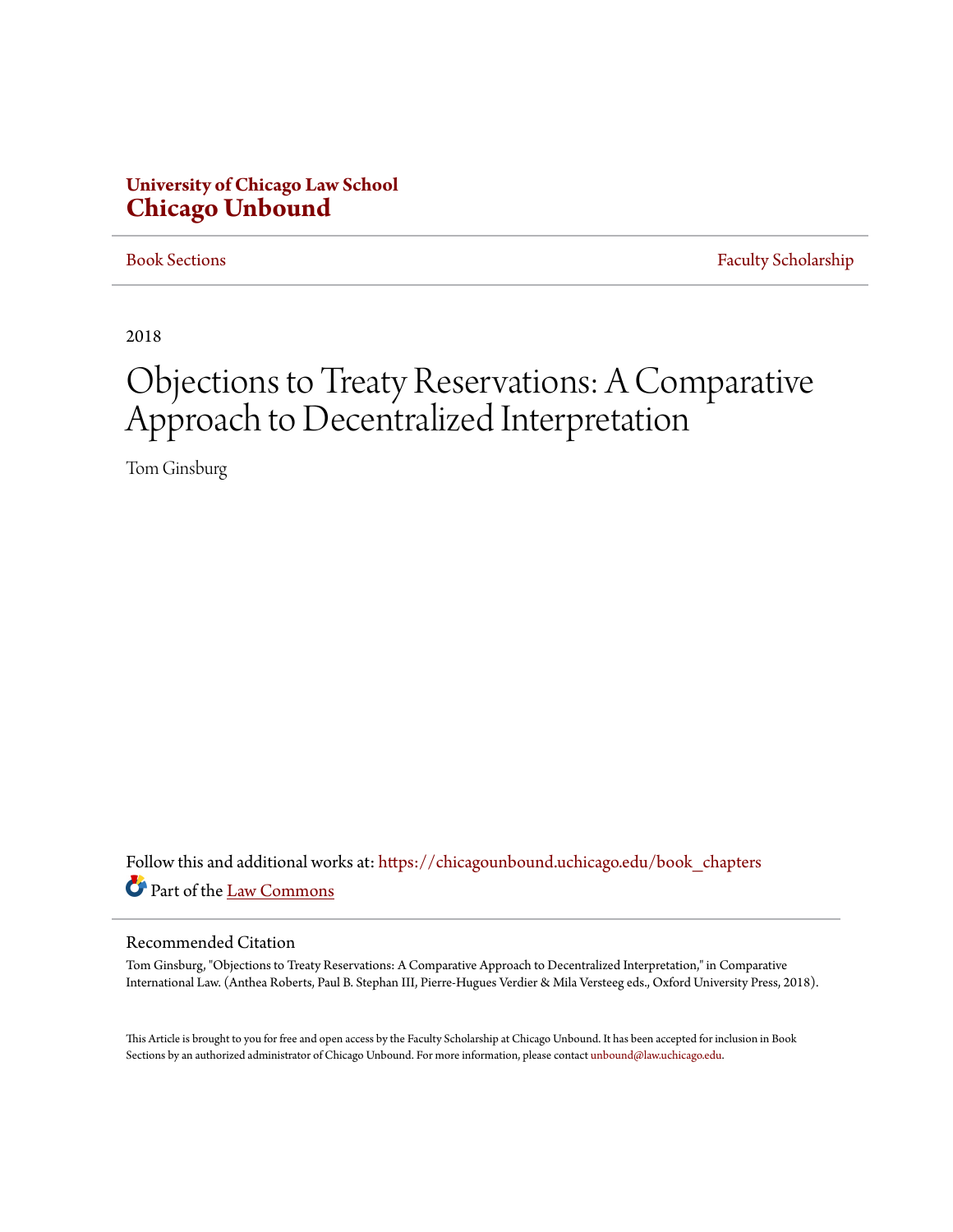## **Objections to Treaty Reservations.**

*A Comparative Approach to Decentralized Interpretation* 

**TOM** GINSBURG~

**11** 

Treaty practice is a central activity of states in international law, yet there is relatively little scholarship on how states differ in their approaches to treaties.<sup>1</sup> This chapter examines a particular aspect of treaty practice, namely the use of objections to reservations, as an example of the comparative intemationallawproject described by the editors in their introduction to this volume.<sup>2</sup> The practice of objections, it argues, occurs when states have divergent interpretation of treaty requirements, but also illustrates the differential propensity of states to push their particular views of the object and purpose of treaties. Objecting states are providing a kind of collective good among the treaty parties, serving to help advance normative goals on behalf of the group.

Objections to reservations is a topic on which there is scarce case law, limited doctrinal work, and virtually no empirical work.3 Basic questions, including the

\* Thanks to Ashley Deeks, Katerina Linos, and the editors for comments. Thanks to Yao Yao for research assistance and Jessica Chow, MA, University of Chicago 2014, for her superb thesis on the ICCPR, from which some data has been drawn.

1. For a prominent exception, *see* Duncan B. Hollis, *A Comparative Approach to Treaty Law and Practice, in* NATIONAL TREATY LAW AND PRACTICE (Duncan B. Hollis et al. eds., 2005); *see also* INTERNATIONAL 'INVESTMENT LAW AND COMPARATIVE PUBLIC LAW (Stephan w. Schill ed.,2010).

2. Anthea Roberts, Paul B. Stephan, Pierre-Hugues Verdier & Mila Versteeg, *Conceptualizing Comparative International Law,* at 6 (this volume) (defining the practice of comparative international law as "identifying, analyzing, and explaining similarities and differences in how actors in different legal systems understand, interpret, apply, and approach international law").

3. Limited empirical work includes M. De Pauw, *Womens Rights: From Bad to Worse? Assessing the Evolution of Incompatible Reservations to the CEDAW Convention,* 77 MERKOURIOS 51 (2013). An important article covering some of the same terrain as this chapter is Ryan Goodman, *Human Rights Treaties, Invalid Reservations, and State Consent,* 96 *AM.].* INT'L L. 531 (2002). *See also*  Martin Scheinin, Reservations to the International Covenant on Civil and Political Rights and Its

Comparative International Law. Edited by Anthea Roberts et al. ©Anthea Roberts, Paul B: Stephan, Pierre-Hugues Verdier, Mila Versteeg 2018. Published 2018 by Oxford University Press.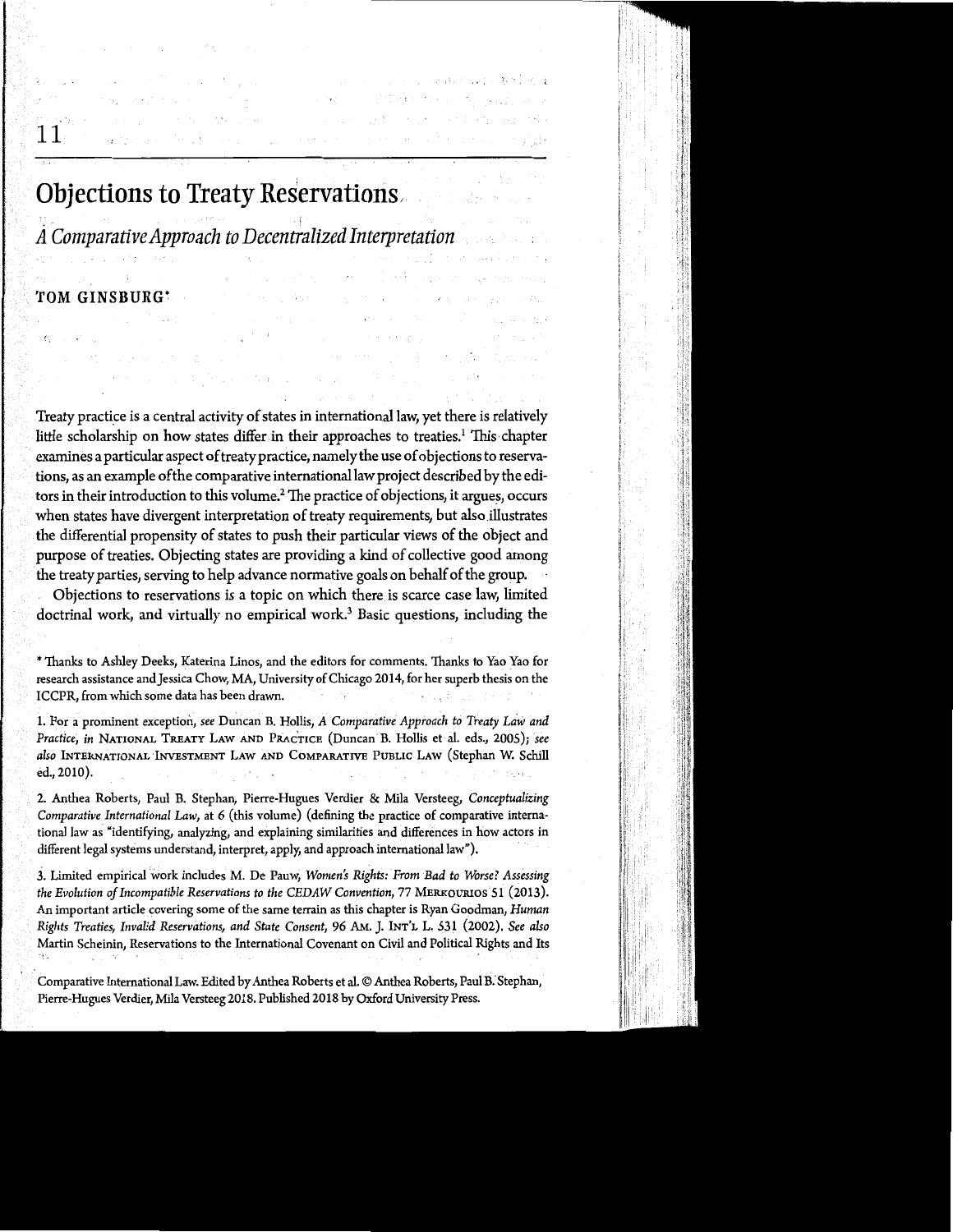### 232 COMPARATIVE INTERNATIONAL LAW

legal effect of objections, remain unanswered. Simply put, we don't know what leads states to object to reservations, nor what the impacts of those objections are. This chapter starts to document the extent of the phenomenon in the context of human rights treaties. It focuses in particular on the International Covenant on Civil and Political Rights, one of the most prominent human rights treaties, and one that has a rich set of both reservations and objections.<sup>4</sup>

One methodological advantage of this focus on a single treaty is that it allows us to use a complete sample of a reservations and objections, providing leverage for understanding comparative treaty interpretation.<sup>5</sup> Another feature of this data is that it allows us to focus our comparative lens not on courts, but on national executives. Reservation practice is generally centered in the executive, although in some countries legislatures may play a role when they attach reservations, understandings, and declarations as a condition of ratification. Objections to reservations, on the other hand, are more narrowly concentrated in the executive, specifically in the legal departments of foreign ministries.<sup>6</sup> The objection is an interpretive act by executive officials, making assertions about the requirements of a treaty, typically about the incompatibility of a particular reservation.

The chapter first reviews the legal background on objections to reservations, and then provides a theory of which states are likely to engage in this form of bilateral activity within a multilateral scheme. It then provides descriptive and empirical analysis of objections to reservations to the International Covenant on Civil and Political Rights (ICCPR), along with some data on other prominent human rights treaties. Finally, the chapter speculates on doctrinal implications of the analysis. Treating objections to reservations as a form of decentralized interpretation has implications for monitoring and enforcement of treaty norms, as well as how we ought to structure the law of treaties. Objections are not simply expressive acts or one-off decisions, but should be encouraged as a way of making treaty regimes more robust.

## I. WHY ARE OBJECTIONS NEEDED? LAW AND THEORY

Why do states object to reservations? To understand this, we must first understand reservations. We begin with a prototypical multilateral treaty negotiation. Several states get together to negotiate a treaty. One state wants to join the treaty, but has concerns about one particular provision-either because it does not think that it can get the treaty ratified at home, or because the provision would impose special

Optional Protocols-Reflections on State Practice (2004) (unpublished manuscript), http:/ /www. nuigalway.ie/ sites/ eu-china-humanrights/ seminars/ ds041 li/ martin%20scheinin-eng.doc.

4. International Covenant on Civil and Political Rights, *adopted* Dec. 16, 1966, 999 U.N.T.S. 171 (hereinafter ICCPR).

*5. See* Katerina Linos, *Methodological Guidance: How to Select and Develop Comparative International Law Case Studies* (this volume).

6. *See also* Ashley S. Deeks, *Intelligence Communities and International Law: A Comparative Approach*  (this volume).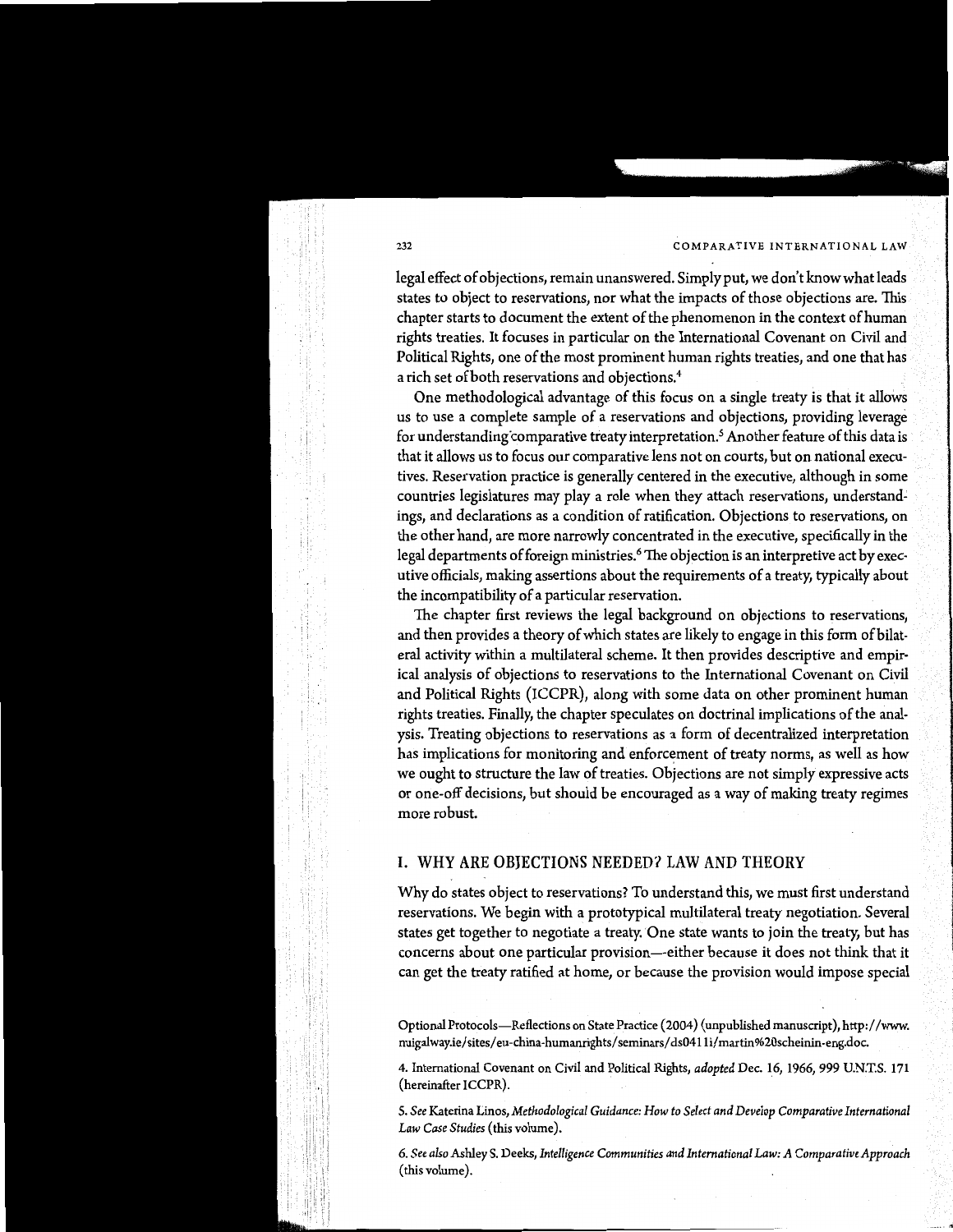#### Objections to Treaty Reservations 233

costs on the state. The other states would like that state to be inside the regime, but do not want to give in on the provision as a general matter. There are several options: ( 1) the other states could conclude the treaty among themselves, excluding the state in question; (2) they could allow an explicit carveout of the particular provision, making it explicitly inapplicable to the state in question; or  $(3)$  they could conclude the treaty, but allow states to make reservations of minor provisions.

The last option is the one that has been adopted in modern treaty law and practice, a decision that emphasizes breadth of participation over depth of obligation. Reservations are generally allowed so long as the treaty in question does not prohibit them, and the reservation is not "incompatible with the object and purpose of the treaty."7 Reserving states must inform the other treaty parties of the reservation.<sup>8</sup> Reservations are then deposited along with the instrument of ratification with the depositary; this gives the other states parties the opportunity to object within one year of being informed.<sup>9</sup> An objection is an announcement by a state that it does not accept (fully or in part) a reservation made by another state; often they will be accompanied by a claim that the reservation violates the object and purpose of the treaty. As is evident, objections typically occur early in the formation of the treaty regime, after the instrument has been negotiated but during the process of ratification. 10 If no objection is lodged within the year, the state is deemed to have accepted the treaty reservation, and the reserving state is deemed to be a party to the treaty.

Before delving into objections, we should clarify why option 3 (allowing reservations) has been preferred over option 1 (multiple treaties among the treaty parties) or option 2 (an explicit carveout for one state). The answer in both cases is that it saves on transaction costs. Indeed, historically reservation practice evolved out of the classical scheme of unanimous consent over treaty provisions (option 1 above). Excluding a state, on the basis of a single provision it would not agree to, does not in any way preclude the formation of bilateral relations between that state and some of the others, absent the provision. So the excluded state could go to each of the various treaty parties, negotiate a treaty that is similar but without the single excluded provision. It would still get some of the treaty benefits, but with significant transaction costs in terms of multiple bilateral negotiations. The scheme of allowing a state to "reserve" was a way of avoiding these transaction costs, while shifting the burden onto states that did not accept the reservation.11 Option 2, an ex ante carveout,

7. Vienna Convention on the Law of Treaties art. 19, *opened for signature May 23*, 1969, 1155 U.N.T.S. 331.

8. *Id.,* art. 23.

9. *Id.,* art. 20.5.

10. They may occur before or after the treaty actually enters into force, depending on the time of the reservation.

11. Swaine argues that the Pan-American system used this scheme. Edward Swaine, *Treaty Reservations, in* THE OXFORD GUIDE TO TREATIES 277, 282 (Duncan Hollis ed., 2012). *See also*  Edward Swaine, *Reserving,* 31 YALE]. lNT'L L. 307 (2006).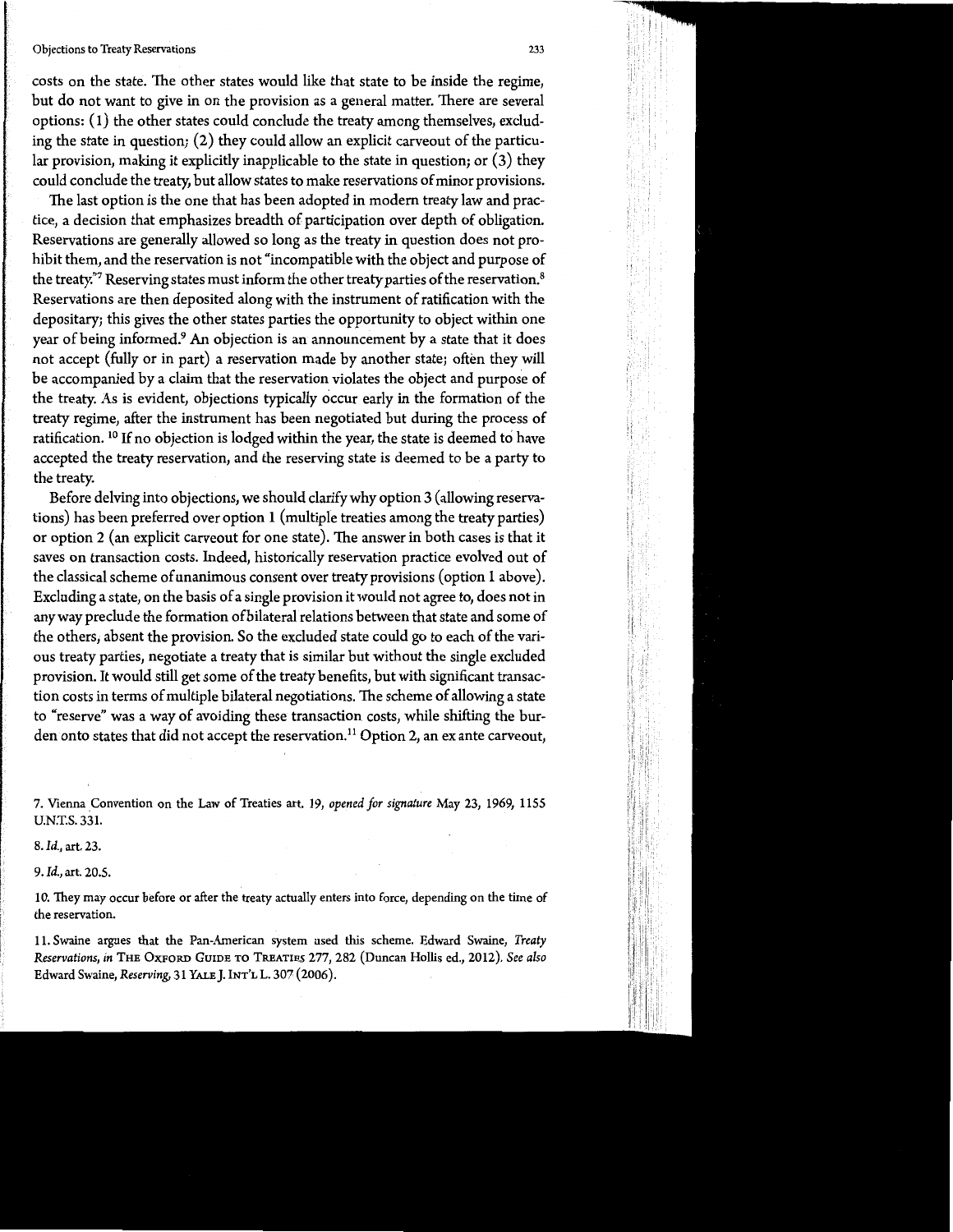would also raise transaction costs in the context of complex multilateral schemes involving polycentric choices.

The scheme of allowing reservations was blessed by the International Court of Justice in the famous case *Reservations to the Convention on the Prevention and Punishment of the Crime of Genocide.12* The Court considered whether reservations to the Genocide Convention were allowable, given that the Convention was silent on the matter. The Court allowed the reservations on the theory that human rights treaties required broad consent, and that reservations were worth it to obtain the desired universality. The Court famously limited reservations, though, to those that did not conflict with object and purpose of the treaty, language that was later incorporated into the Vienna Convention.<sup>13</sup> In other words, minor reservations were allowed, but core obligations could not be avoided. This created a need for interpretation as to what exactly constitutes the object and purpose of a treaty.

What is to prevent a state from gratuitously reserving core obligations? In the absence of a court of general jurisdiction to act as an authoritative interpreter, the possibility of divergent views is great. The interpretive "enforcers" of the object and purpose requirement were to be other states, which could object if an incompatible reservation was issued. Objections thus originate as a decentralized mechanism of monitoring treaty obligations in a scheme designed to maximize breadth but not depth. As we will describe below, there is likely to be an undersupply of this monitoring.

The legal effect of the objection depends in the first instance on the objecting state. The basic rule is that, unless the objecting state asserts that the entire treaty is not in force as between the two states in question, only the limitations contained in the reservation will not apply. As Article  $21(3)$  of the Vienna Convention on the Law of Treaties puts it, "the provisions to which the reservation relates do not apply as between the two States to the extent of the reservation:' But this is odd: the result in many cases may be the same that would obtain if no objection were filed, since the standard effect of *accepted* reservations is that the provision does not apply!<sup>14</sup> The objector can also assert that the treaty has no force at all between the two states.<sup>15</sup> But, in the human rights context in particular, this is a weak remedy. As human rights treaties are largely concerned with *others'* performance of an objective set of standards for treatment of their own populations,

13. *See also* Vienna Convention on the Law of Treaties, *supra* note 7, art. 19(c).

14. *See* Curtis Bradley &Jack Goldsmith, *Treaties, Human Rights, and Conditional Consent,* 149 PA. L. REv. 399, 438 (2000); see also the discussion in Goodman, *supra* note 3, at 531-35.Admittedly, this is not quite accurate when a reservation simply modifies a provision. In that case, objecting removes the provision entirely, whereas non-objections would. lead to the reserved version applying.

15. Vienna Convention on the Law of Treaties, *supra* note 7, art 21 (3 ).

<sup>12.</sup> Advisory Opinion, 1951 I.CJ. 15 (May 28 ). The reservation of the United States was particularly controversial. The second reservation read "[t]hat nothing in the Convention requires or authorizes legislation or other action by the United States of America prohibited by the Constitution of the United States as interpreted by the United States."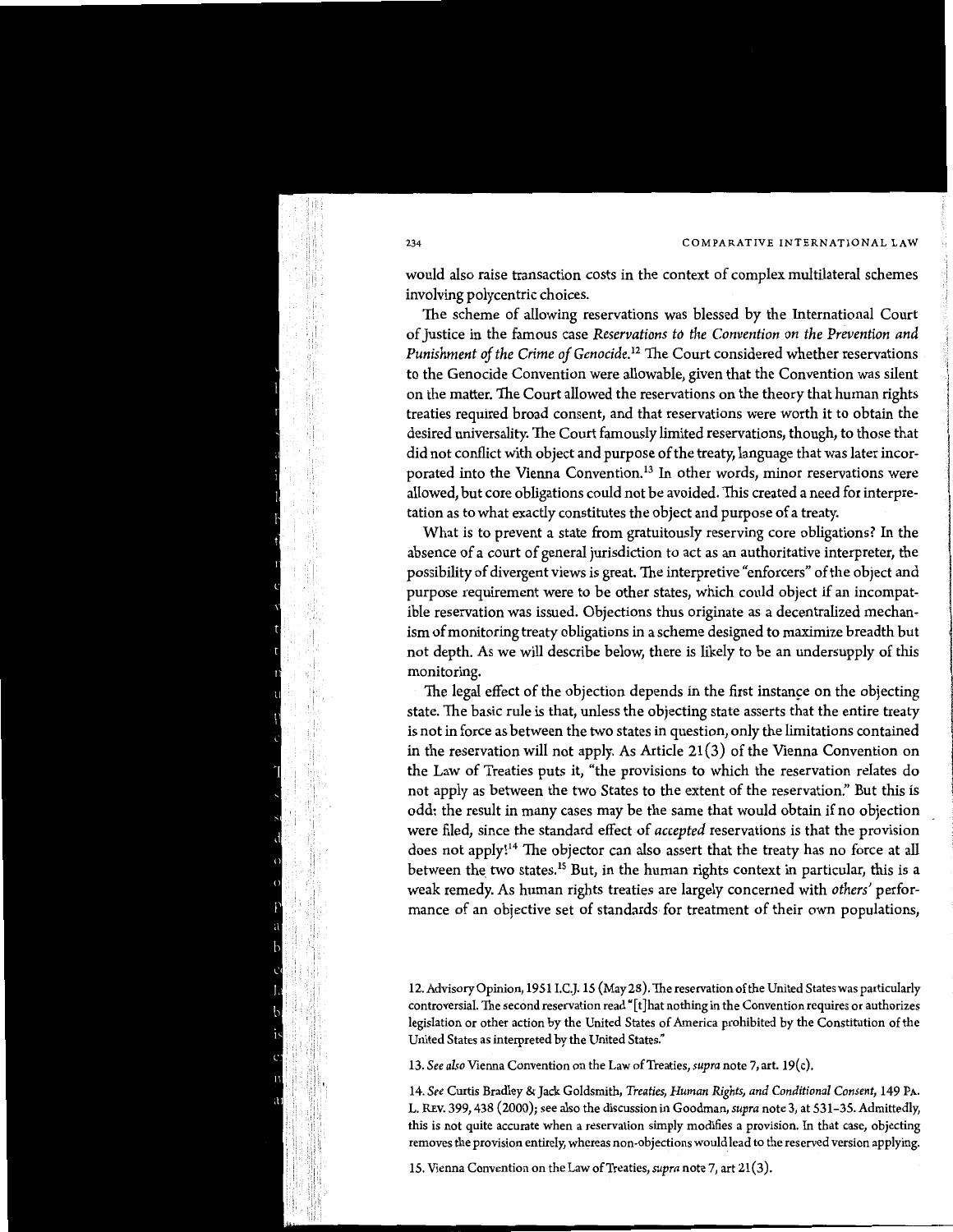#### Objections to Treaty Reservations 235

asserting that the treaty has no application does little good to advance the object and purpose of the treaty.16

In many cases, the objector simply claims that the reservation violates the object and purpose, that the reservation is generally invalid, or that it hopes that the reserving state will withdraw the reservation. These can be seen as "fire alarm" claims that seek to mobilize other states to follow the particular interpretation that has been advanced. Here the objecting state is taking action to note that another state is undermining the treaty regime, in some sense engaging in a kind of monitoring and enforcement action.

Some states, particularly Nordic countries, have asserted a right to object in a way that retains full effect of the treaty as originally negotiated, essentially saying the reservation is severable and void, and that the full treaty applies as between the two parties. 17 This approach is more consistent with the idea of objections as decentralized enforcement than is the standard approach, which essentially disincentivizes objections. That is, the objecting states' actions under severability will have the effect of maximizing the applicability of the treaty norms. But this approach is not accepted by all states.

As Swaine summarizes, the whole regime of the Vienna Convention is decentralized: "individual states propose reservations, individual states accept or object to reservations, and individual states determine what results from these exchanges, subject to the rules they have agreed to in the convention."<sup>18</sup> This scheme, codified in the Vienna Convention on the Law of Treaties, allows ample opportunities for strategic behavior. A state can negotiate the general provisions of a treaty in a way that maximizes its benefits, then reserve provisions that impose costs on it, while still gaining most of the benefits of the scheme of cooperation. Such a state will be able to do so absent a strong objection that asserts the reservation is incompatible with the object and purpose of the treaty; even this will have little concrete impact unless other states join the objection, and assert that the treaty still applies.

As mentioned above, the human rights context raises distinct difficulties for the general scheme. In, say; a multilateral trade treaty, objecting states might deny the reserving states the benefits under the treaty if they find that the reservation is invalid. But what precisely does this mean in a context in which the beneficiaries of the treaty are found wholly within the borders of the reserving state? For an objector to say that the reserving state is not a party to the treaty is to say the citizens of the reserver are not protected by the treaty's human rights provisions. It is this problem that the Nordic approach, asserting that the treaty is still in force, is designed to address.19

17. Swaine, *Treaty Reservations, supra* note 11, at 294; *see also* Goodman, *supra* note 3, at 547.

18. Swaine, *Treaty Reservations, supra* note 11, at 298.

19. This is consistent with the idea that Nordic countries are norm entrepreneurs in the area of human rights. *See* Christine Ingebritsen, *Norm Entrepreneurs: Scandinavia'.s Role in World Politics,* 37 COOPERATION & CONFLICT 11 (2002).

<sup>16.</sup> *See generally* Goodman, *supra* note 3. To be sure, if one adopts the "commitment" perspective as to why states adopt human rights treaties, there may be costs imposed on the reserving state by being excluded from the regime. *See* Andrew Moravcsik, The *Origins of International Human Rights Regimes: Democratic Delegation in Postwar Europe,* 54 INT'L 0RG. 217 ( 2000).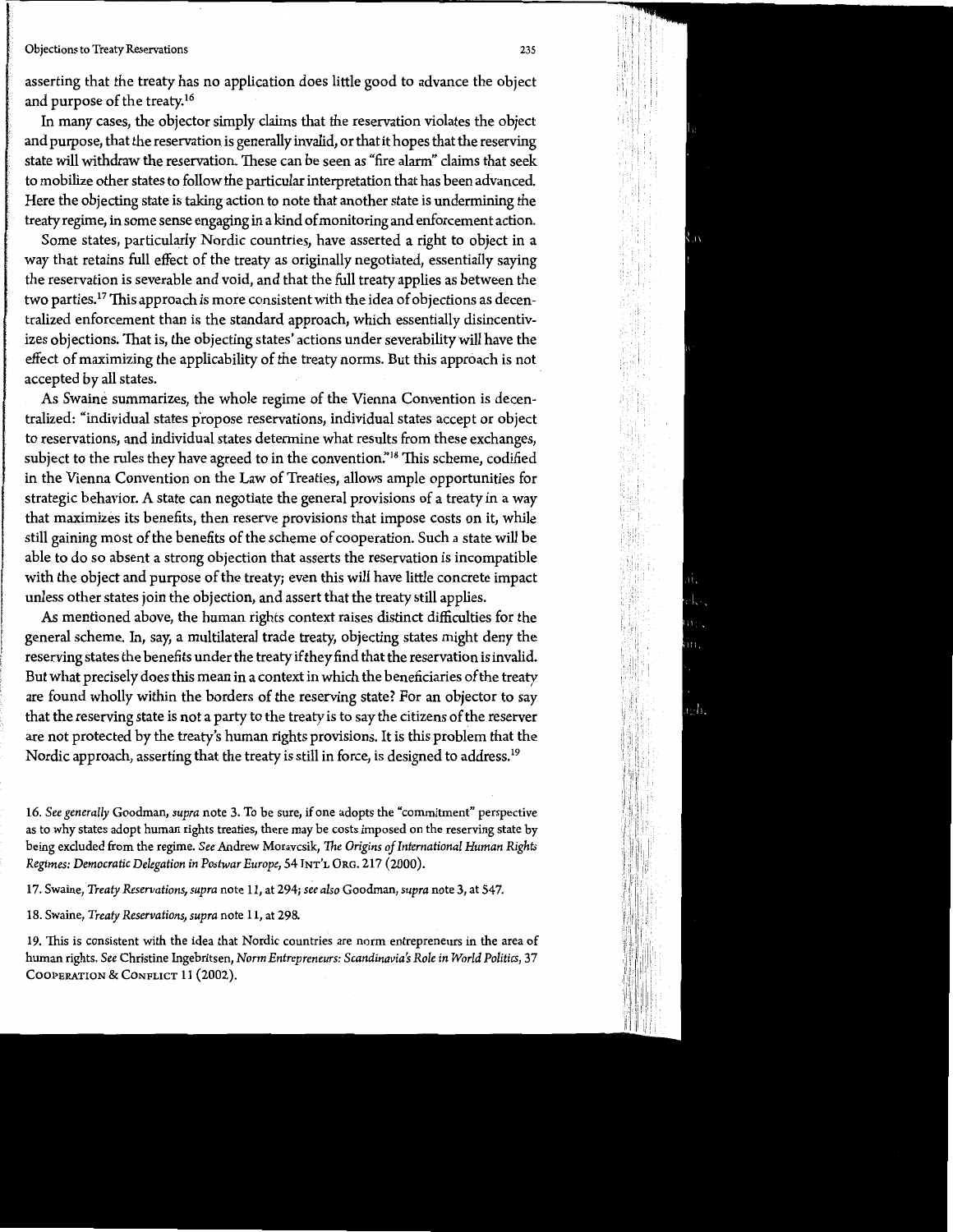One comes away from this analysis with the feeling that there is little incentive for states to bear the costs of objecting; indeed, the International Court of Justice (IC]) itself, in the *Case concerning Armed Activities on the Territory of the Congo,* has asserted that states do not frequently object to others' reservations.<sup>20</sup> No wonder, perhaps, that multilateral treaties are relatively weak instruments, and why the most recent schemes of global cooperation are moving away from this form. The Rome Statute famously deviates from the standard model by disallowing reservations; more broadly, multilateral treaties in general may be a thing of the past.<sup>21</sup> If reservations law favors breadth over depth, then proponents of deeper obligations may be trying to find alternative modalities of cooperation.

It is interesting to note that regimes with centralized interpretive bodies tend to prefer to minimize reservations, instead of relying on the decentralized mechanism of objections. The Human Rights Committee, the centralized monitor of the ICCPR, takes the view that human rights treaties do not allow incompatible reservations, and that they are severable, leaving the treaty intact even as to the reserving party.22 The International Law Commission approach seems to follow this logic in that it presumes that reserving states desire to be subject to the treaty, even if the reservation is objected to, unless the state expressed otherwise.<sup>23</sup> The Human Rights Committee has also asserted that it has competence to evaluate whether a reservation was incompatible with the object and purpose of the treaty. These assertions drew sharp rebuke from powerful states. Whatever one thinks of the Human Rights Committee, its proposal makes sense from the perspective of incentivizing enforcement. Centralized enforcement of the object and purpose requirement has a distinct advantage over decentralized enforcement.

Another scheme with centralized enforcement is the European Convention on Human Rights. In one prominent case, the European Court of Human Rights (ECtHR) found that reservations were severable. When Switzerland sought to enter into the Convention while reserving Article 6 (which provides for a right to a fair trial), the ECHR rejected the reservation by Switzerland as invalid and found that the country remained bound by the treaty, even though no state had objected to the reservation at the time that it was made.<sup>24</sup> As with the position of the Human

20. 2006 I.CJ. 31, 65-71 (Feb. 3) (joint separate opinion of Judges Higgins, Kooijmans, Eleraby, Owada, and Simma).

21. *See A]IL* Unbound, The *End of Treaties? An Online Agora,* http:/ /www.asil.org/blogs/ ajil-unbound.

22. Hum. Rts. Comm., General Comment No. 24 (52), U.N. Doc. CCPR/C/21/Rev.l/Add.6 (Nov. 11, 1994).

23. The Guide to Practice on Reservations to Treaties was finalized by the International Law Commission in 2011. U.N. Doc. A/66/10/Add. 1. Guideline 4.5.3 says that "The status of the author of an invalid reservation in relation to a treaty depends on the intention expressed by the reserving State or international organization on whether it intends to be bound by the treaty without the benefit of the reservation or whether it considers that it is not bound by the treaty."

24. Belilos v. Switzerland, 132Eur. Ct. H.R. (ser. A), at para. 47 (1987) ("The [Swiss] Government derived an additional argument from the fact that there had been no reaction from the Secretary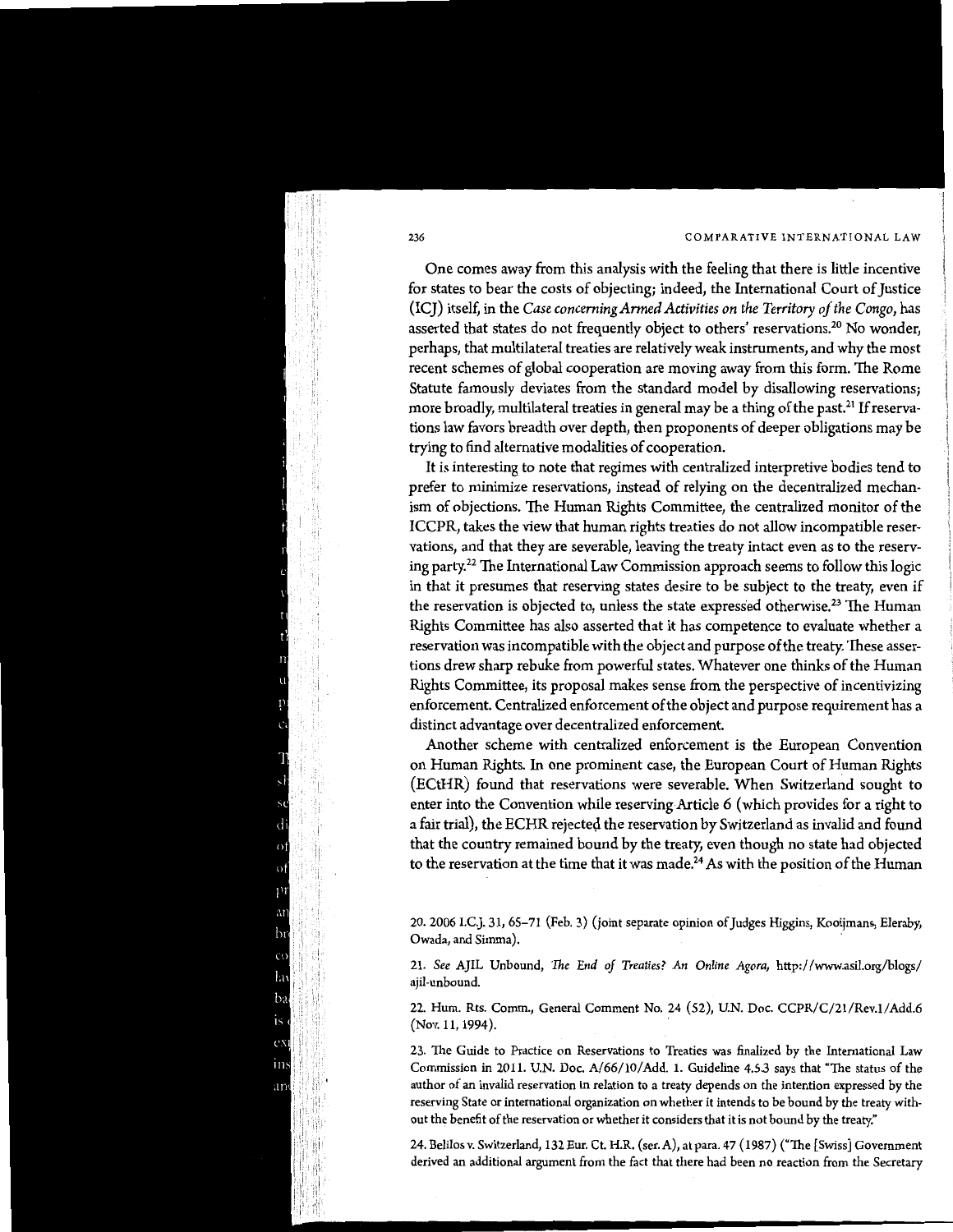Rights Committee, it was the centralized interpreter that played the role of ensuring the validity of reservations.

Conversely, this suggests that when there is no centralized interpreter, it will be the decentralized community of states parties, with their potentially diverse approaches to interpreting the treaty document, that play the major role in policing overly broad reservations from the treaty obligations. This creates a collective action problem among the states parties.

## II. WHY OBJECT?

What might lead a state to bear the costs of advancing the goals of human rights treaties by objecting to incompatible reservations? Consider three sets of factors: those related to the objecting state itself, those related to the relationship between the reserving state and the potential objector, and those characteristics of the particular reservation.

We begin with state-level factors. An initial point is that objecting may be politically costlier than reserving. Reserving increases a state's degrees of freedom, and so has concentrated benefits, whereas the costs of the state's reduced obligations are diffused broadly onto other treaty parties. Crafting a reservation takes some effort, possibly in the form of coordination between an executive and a legislature. But it remains the case that the state as a whole may benefit from the reservation.

In contrast, objecting has concentrated costs, but diffused benefits, if indeed it is conceptualized as a means of enhancing compliance with the purpose of the regime. The concentrated costs of objections come in several forms. First, objecting states must spend resources to monitor reservations. Second, there may be political costs. The reserving state is likely to be frustrated with the objection and may contest the objector's interpretation of the treaty; in extreme cases it may even retaliate in some form. This might lead states to be reluctant to object.<sup>25</sup>

If objecting is costly, we might expect it to be a characteristic of richer states, as well as those with large legal departments in the foreign ministry.<sup>26</sup> It will also be more desirable for states and governments that can obtain domestic political benefits from enforcement. In the human rights context, richer, democratic states are likelier to have a policy of promoting human rights abroad, and thus bear the costs of objecting. The countries for which this is especially true are those that specifically seek to use human rights *law* as opposed to other policy tools (such as military intervention or economic pressure) to advance human rights.

General of the Council of Europe or from the States Parties to the Convention .... The Swiss Government inferred that it could in good faith take the declaration as having been tacitly accepted for the purposes of Article 64. The Court does not agree with that analysis. The silence of the depositary and the Contracting States does not deprive the Convention institutions of the power to make their own assessment ... "). *Compare* Temeltasch v. Switzerland, App. No. 9116/80, 31 Eur. Comm'n H.R. Dec. & Rep.120 (1982) (upholding reservations).

25. Goodman, *supra* note 3, at 537.

26.Id.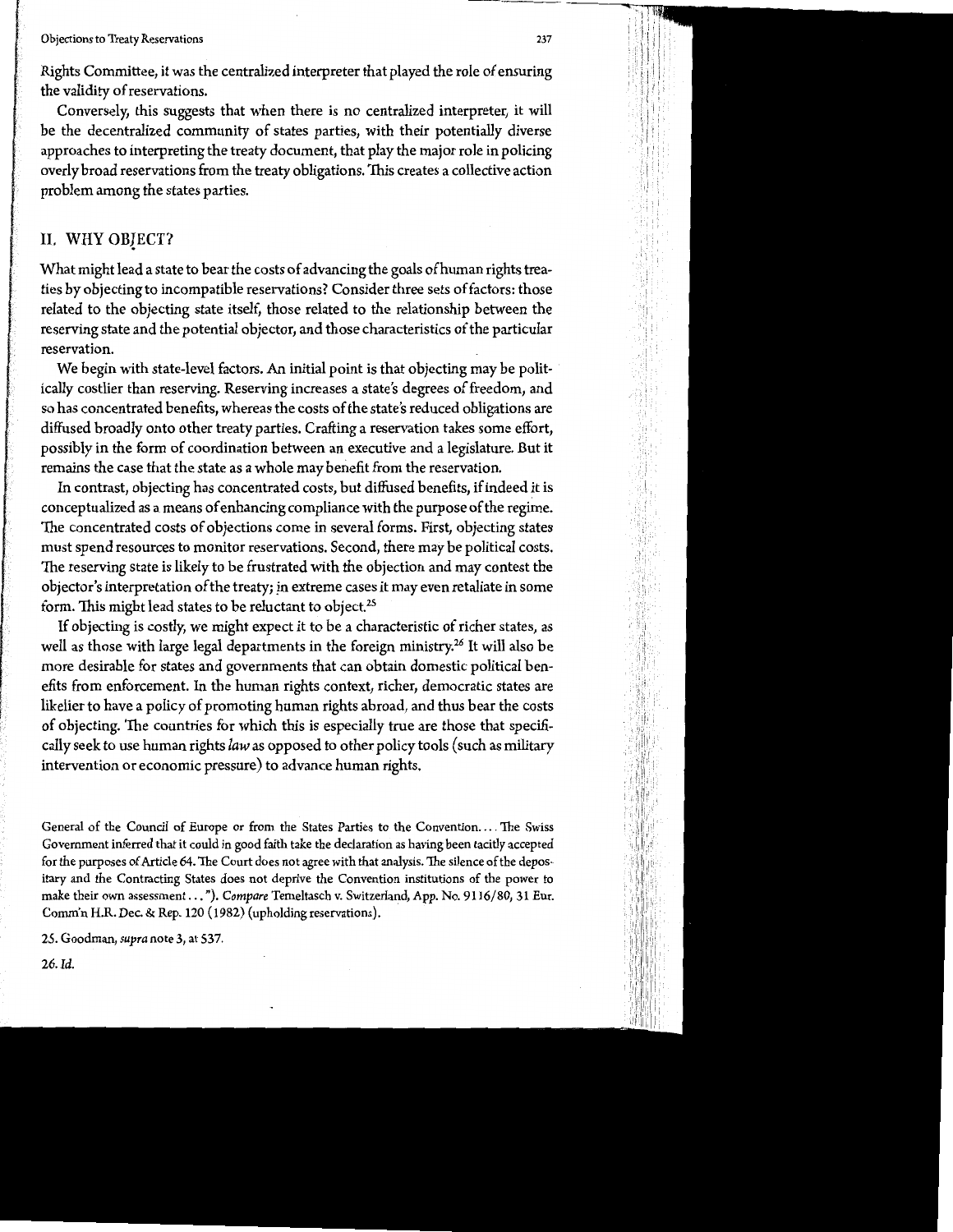The decision to object is also likely to depend on the relationship between the reserver and potential objector. If the reservation generates negative externalities toward particular other states, we would expect those states to be likelier to object. On the other hand, this source of pressure may be mitigated if the states have dense relations. After all, an objection can be seen as a challenge to a particular state, potentially generating counterattacks. One might expect neighbors, for example, to be more vulnerable and so therefore prefer to free-ride on enforcement activity of other states, if the objection would be perceived as a challenge by the reserver.

In the human rights context, we have already stipulated that there are few negative externalities produced by reservation, in the sense that reduced protection in the reserving state doesn't really harm others' citizens. So no particular state is especially likely to be willing to pay the costs of objecting unless it itself gets some domestic political benefits from doing so. However, we can predict that some states will be particularly *unlikely* to enforce. Those states with denser interactions with the reserver will be more vulnerable to counterattacks, and so less likely to bear the costs of objecting. We might think that geographic and cultural distance between two states will be positively correlated with objections, and that close links will be negatively correlated.

It is also quite likely that the decision to object depends very much on the nature of the reservation. Reservations that are seen as narrowly tailored, good faith efforts to participate in the treaty regime are probably less likely to generate objections than are those that are broadly formulated, and seen to be pretextual. We predict that broader reservations designed to escape obligation will more frequently generate objections than narrower ones.

## III. CHARACTERISTICS OF OBJECTIONS: THE ICCPR AS A CASE STUDY

This section provides some descriptive data on objections, focusing initially on the ICCPR as a way of getting a handle on the underlying dynamics. An objection is obviously conditional on the prior existence of a reservation, and we are fortunate that some good recent work has been done on reservations. Eric Neumayer shows that reservations are more common in human rights law than in other areas oflaw, and are more likely to be adopted by democracies than autocracies.<sup>27</sup> However, in her study of human rights, Beth Simmons finds that democracies are *less* likely to enter reservations.<sup>28</sup> She finds that Muslim countries, common law countries, and those that have the rule of law tend to submit more reservations, likely for diverse reasons. Examining reservations to the ICCPR, Daniel Hill argues that reservations are more likely when  $(1)$  domestic legal constraints are significant, and  $(2)$  domestic

<sup>27.</sup> Eric Neumayer, *Qualified Ratification: Explaining Reservations to International Human Rights Treaties, 36].* LEGAL STUD. 397 (2007); *see also ]ACK* GOLDSMITH & ERIC POSNER, THE LIMITS OF INTERNATIONAL LAW 127-29 (2005) (showing reservations to the ICCPR).

<sup>28.</sup> BETHA. SIMMONS, MOBILIZING FOR HUMAN RIGHTS 98-103 (2009).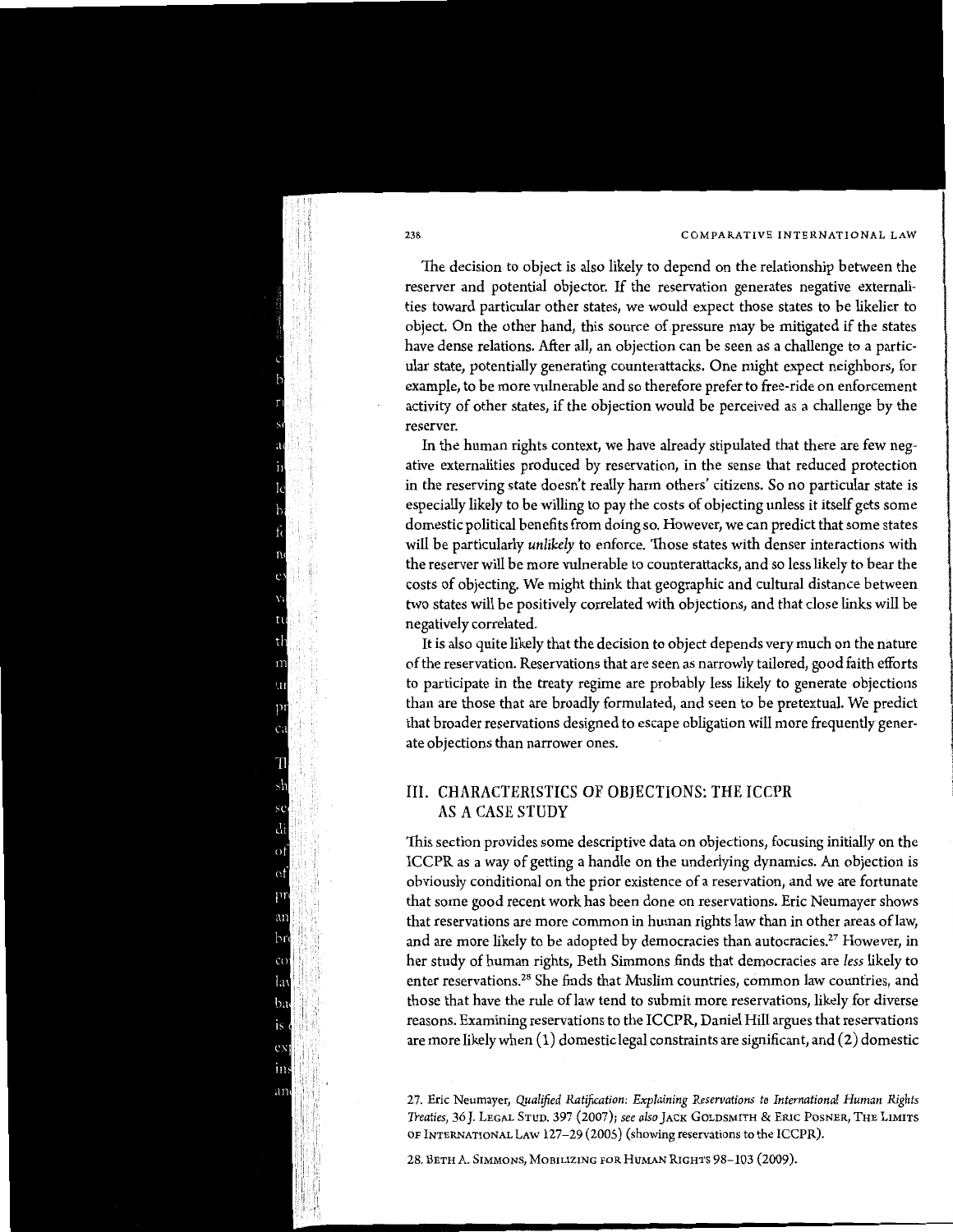#### Objections to Treaty Reservations 239

standards are lax compared with the international agreement, so that international law implies a larger adjustment in behavior.<sup>29</sup> Reservations are thus tied to domestic enforcement.

There is also some suggestion in the literature that states object to reservations less often in the human rights context than in others, though this has not been thoroughly tested.30 Simmons asserts that objections to human rights treaties are rare.31 Leblanc, writing on the Convention of the Rights of the Child, concurs "Few states are inclined to object to reservations made by others, even when they seriously undermine the integrity of the convention's provisions:'32 And as noted above, some judges of the ICJ have asserted that objections were rare.<sup>33</sup>

To explore objections practice, we first examine data from the ICCPR. The ICCPR, adopted in 1966 and in force from 1976, has 168 states parties at this writing, and the ratification process has generated numerous reservations. Indeed, a cursory examination of the ICCPR belies the claim that reservations are rare. Out of 168 state parties, some 42 (more than 25 percent) have reserved one or more provisions, with an average of 2.9 articles reserved. A total of 116 individual reservations have been filed, to which 47 different objections have been filed by 29 countries. This suggests that some are willing to bear the costs, and that objecting is more common than heretofore recognized.

Note that the ICCPR is hardly exceptional in this regard. We also analyze the six other major human rights treaties with broadest participation: the Conventions on Discrimination against Women (CEDAW), the Rights of the Child (CRC), the Elimination of Racial Discrimination ( *CERD),* Torture *(CAT),* Disabilities, and the International Covenant on Economic, Social and Cultural Rights (ICESCR). As Appendix B shows, the other major human rights treaties all have significant numbers of states parties making reservations, ranging from 54 for CEDAW and the CRC, to 41 for the CERD, 29 for the CAT, and 27 each for the ICESCR and the Disabilities Convention. While not every reservation generated objections, each of the treaties had objections by more than a dozen different states parties. These ranged from 26 objections for the CAT, 20 for CEDAW, 18 for the CERD, 16 for the Disabilities Convention, 12 for the ICESCR, and 10 for the CRC. Objecting is clearly not rare behavior.

29. Daniel W. Hill, Jr., *Avoiding Obligation: Reservations to Human Rights Treaties,* 60 *].* CONFLICT REs. 1129 (2016).

30. Swaine, *Treaty Reservations, supra* note 11, at 297.

31. SIMMONS, *supra* note 28, at 98 ("a very small number of countries take on this policing role").

32. Lawrence J. Leblanc, *Reservations to the Convention on the Rights of the Child*,  $4$  INT'L J. CHILDREN'S RIGHTS 357, 379 (1996).

33. *Case Concerning Armed Activities on the Territory of the Congo,* 2006 I.CJ. 31, 65-71 (Feb. 3) (joint separate opinion of Judges Higgins, Kooijmans, Eleraby, Owada, and Simma).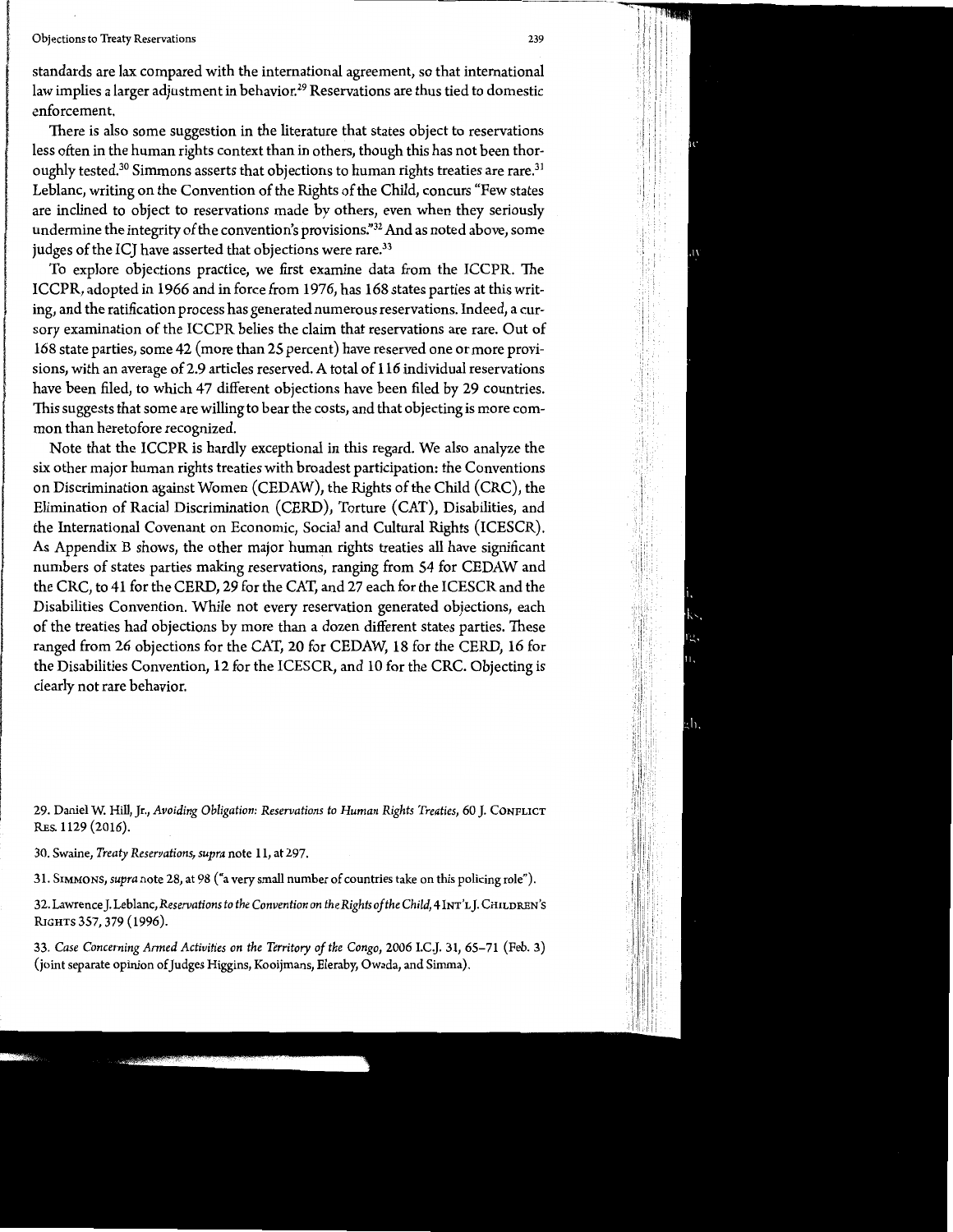## A. What Do States Reserve?

In theory, states can reserve for a variety of reasons. Some states might reserve because they have a sincere desire to comply with the treaty, but face significant capacity constraints in implementing it. Obviously some rights provisions are easier to implement than others. Delivering on a right to universal public education requires a massive bureaucratic effort and significant expense; delivering on a right to free speech, on the other hand, simply requires the government to refrain from passing censorship laws. Appendix A lists the IC CPR articles most reserved. By far the most common articles referred to are those concerning the judicial process, which might be seen as recognition that punishment practices vary, but also that reform of the criminal justice process is complex.

Another reason that states may reserve is because of a desire to avoid large portions of the treaty in the event of conflict. Certain states, including the United States and many Muslim countries, put aspects of their domestic legal order above international obligations. Muslim countries frequently make reservations related to sharia and Islamic law, and the United States often objects to treaties on the grounds that it not be required to undertake any behavior incompatible with its own Constitution. In the ICCPR context, the United States has reserved the right to allow freedom of speech that violates Article 20's prohibition against hate speech, and to apply punishments consistent with its own Constitution, even if these violate the ICCPR. Both of these types of reservations, based on sharia law and the domestic constitution, seem to be motivated by a desire to avoid additional legal constraints beyond what is required by the domestic legal order.

Appendix B, column 1 lists the 42 states that have filed reservations to the ICCPR, as of 2013, and the propensity of reserving states to generate objections. (Appendix B also provides a fuller list for all seven human rights treaties examined here.) Table 11.1 lists the bases that states give for their objections. Even a cursory glance shows that the reservations that are presumably grounded in avoiding obligation are far more likely to generate objections than others. The reserving states that have generated the most objections are all Muslim countries: Pakistan, the Maldives, Mauritania, and Bahrain. Other than these countries, only the US reservations have generated double digit objections. Pakistan's ICCPR reservation was in some sense the perfect storm: it asserts "that the provisions of Articles  $3, 6, 7, 18$ and 19 shall be so applied to the extent that they are not repugnant to the Provisions of the Constitution of Pakistan and the sharia laws."<sup>34</sup> As Table 11.1 shows, the most controversial reservations, likeliest to provoke objections, are those based on sharia law or the domestic constitution.

Sometimes, reservations are clustered by region. For example, the Nordic countries of Denmark, Finland, Iceland, Norway, and Sweden all submitted similar reservations to articles 10 (rights regarding persons in detention), 14 (rights regarding the judicial process) and 20 (prohibiting propaganda for war or racial/religious hatred).

34. Reservation of Pakistan. The reservations and objections to the IC CPR cited in this chapter may be found on its treaty status page on the UN Treaty Collection website, http:/ /treaties.un.org.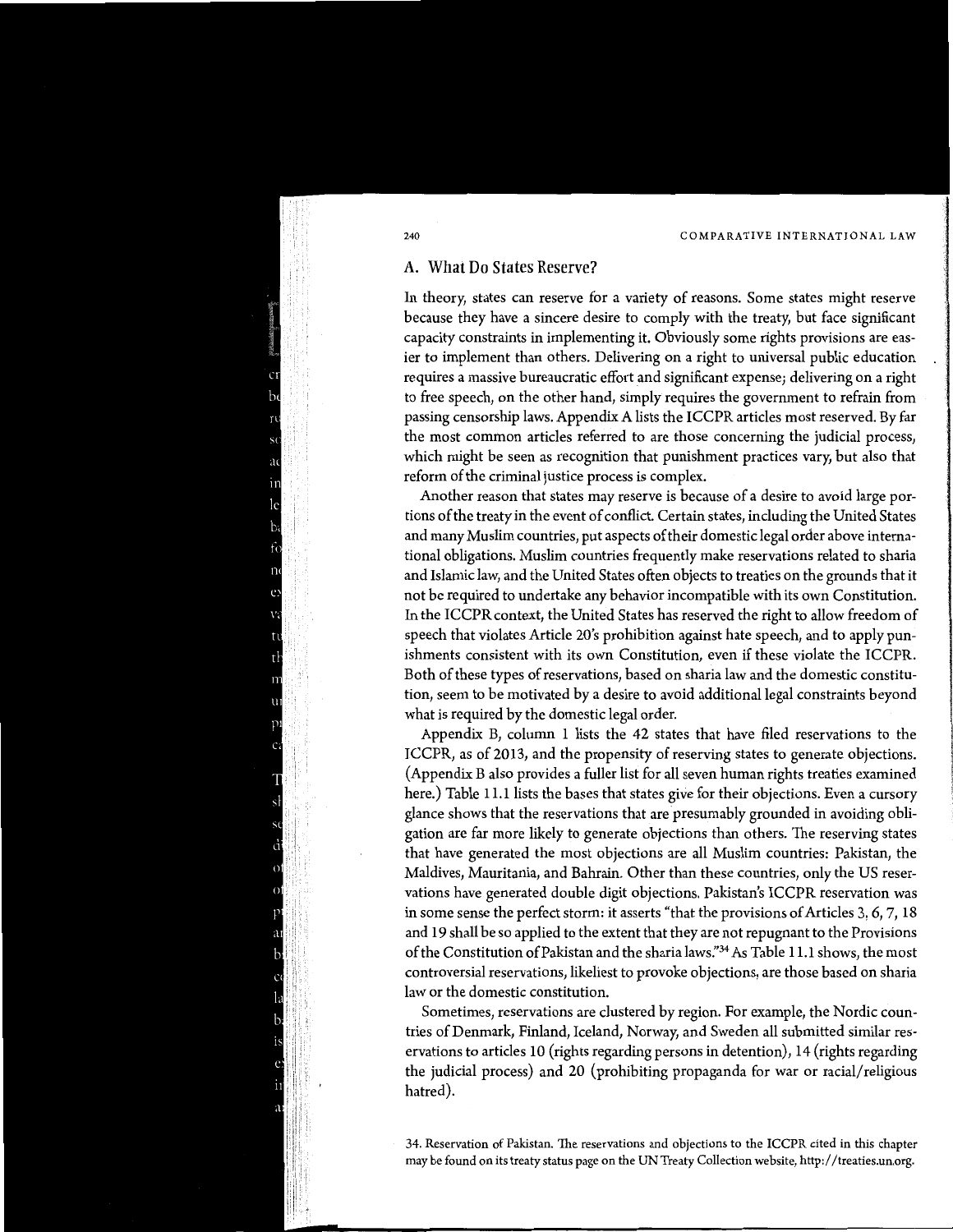| <b>Basis</b>                 | #   | # objected to | p*objection |
|------------------------------|-----|---------------|-------------|
| <b>Domestic Constitution</b> | 27  | 18            | .67         |
| <b>Domestic Practices</b>    | 67  | 19            | .28         |
| Sharia                       | 8   | 8             | 1.00        |
| Implementation<br>Problems   |     |               | .14         |
| Others                       |     |               | .14         |
| <b>TOTAL</b>                 | 116 | 47            | .4.         |

*Table 11.1.* BASES OF RESERVATION TO ICCPR

## *Table 11.2.* RANK ORDERING OF ToP TEN OBJECTING COUNTRIES: ICCPRAND ALL TREATIES

| Rank | Objecting<br>country | <b>ICCPR</b><br>objections | Objecting<br>country | Total for seven<br>treaty regimes |
|------|----------------------|----------------------------|----------------------|-----------------------------------|
| 1    | Netherlands          | 13                         | Netherlands          | 63                                |
| 2    | Sweden               | 9                          | Sweden               | 52                                |
| 3    | Germany              | 9                          | Germany              | 48                                |
| 4    | Finland              | 7                          | Finland              | 40                                |
| 5    | Portugal             | 7                          | Norway               | 35                                |
| 6    | France               | 6                          | Portugal             | 30                                |
| 7    | Ireland              | 5                          | Austria              | 23                                |
| 8    | Italy                | 4                          | France               | 19                                |
| 9    | Portugal             | 4                          | Ireland              | 17                                |
| 10   | Austria              | 3                          | Denmark              | 15                                |
| 10   | Denmark              | 3                          | Italy                | 15                                |

## B. Who Objects and Why?

Our core concern is to understand the characteristics of the countries that choose to bear the costs of enforcement of the ICCPR regime, through making objections. We can get some leverage by placing the ICCPR objections in the context of other treaty regimes, and so produce an indicator of the total number of objections issued across the seven major human rights treaty regimes listed earlier (including the ICCPR). The ICCPR objections are correlated with the total for the other six at a level of .86, so objecting in one regime seems to predict objecting to another.

As Table 11.2 demonstrates, the top objectors tend to be a small set of European countries, with the four Nordic countries and the Netherlands playing a major role. Outside of North America and Australia, the only non-European countries to ever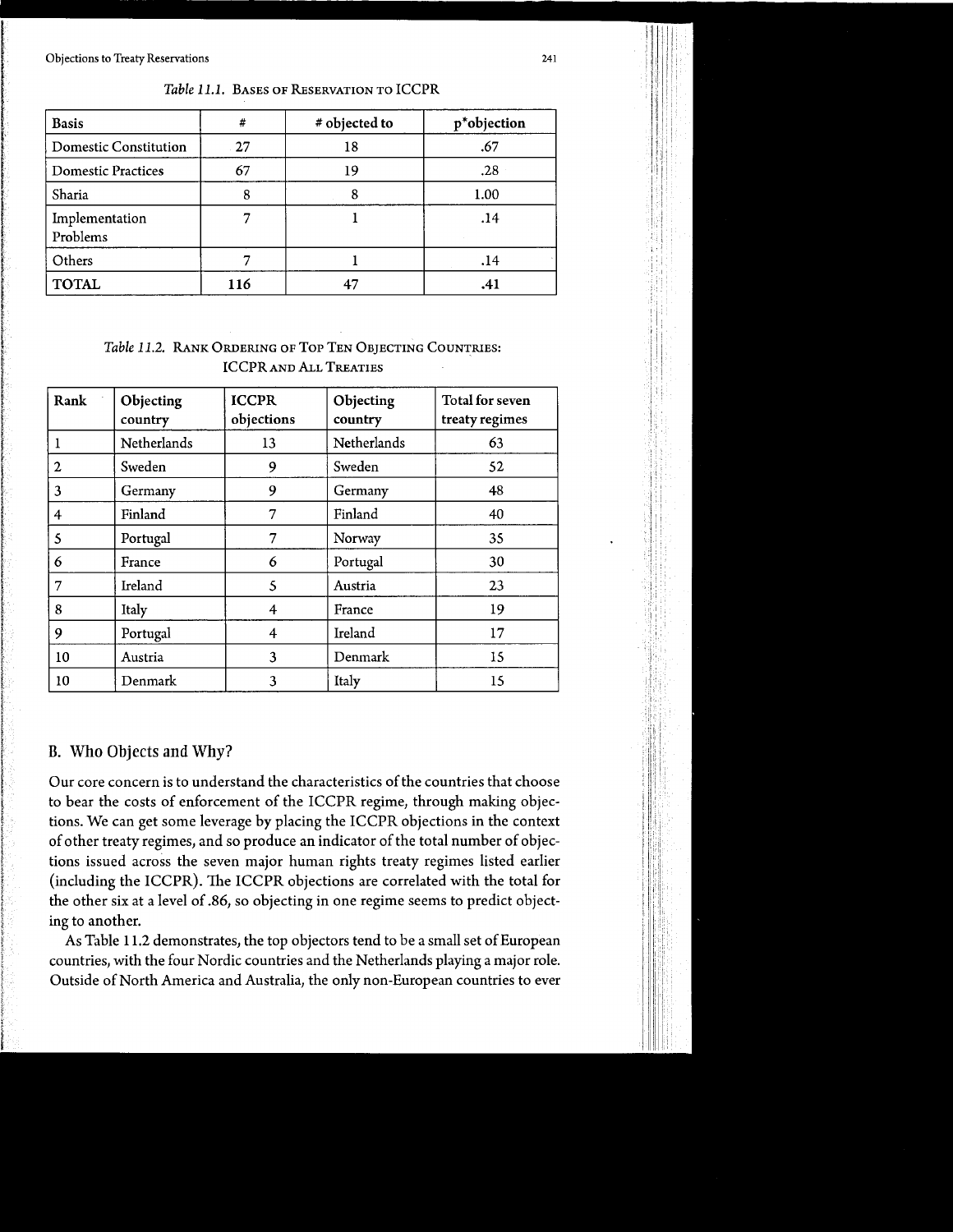object to a reservation for any treaty are Mexico, Mongolia, Pakistan, and Uruguay, each of which filed one objection to an ICCPR reservation.<sup>35</sup>

States that frequently object have invested in capacity for monitoring and enforcement. One indicator is the institutionalization of the foreign affairs department. Objecting countries with a separate human rights division in their foreign ministries have objected to an average of 4.5 reservations; those which do not have a separate division objected to an average of 1.3.<sup>36</sup> While causality is uncertain, the correlation seems consistent with our view that objection is costly, and that it is a practice centered in legal departments, rather than the legislature or some other location in the state.

States differ in the form of their objections. Some seem to offer alternative interpretations of the reservation, perhaps allowing the objecting state to try to constrain the implementation of the reservation down the road. Germany seems to be particularly likely to use objections in this way, as four out of its nine objections fit the bill. As mentioned earlier, the Nordic countries consistently declare that the reserving country "does not benefit from the reservation;' while the Netherlands consistently declares that the reservation is "inadmissible," or "shall not be permitted."<sup>37</sup> Sweden declares some reservations to be "null and void:' It is most common to use the "object and purpose" formulation when making an objection, but sometimes states use the opportunity to make other points about the reservation. Other states simply file objections without elaboration. Mexico's objection to Bahrain's reservation fits this bill. Table 11.3 lists some of the bases of objection in the context of the ICCPR.<sup>38</sup>

We thus have some indication of the factors that seem to predict objection: wealth, democracy, and most likely some capacity in the foreign ministry. Let us look at the other end of the equation: What states' reservations have generated the most objections? Is there anything about the relationship among the reserving and objecting countries that predicts objection? Table 11.4, on the next page, provides a list of the countries whose reservations have generated the most objections, bothforthe I CCPR and the entire set of seven treaties. Most of the countries in both lists are majority Muslim countries, and many of the most controversial reservations implicate Islam.

35. Mexico objected to Bahrain's reservation that "The Government of the Kingdom of Bahrain interprets the Provisions of Article 3, (18) and (23) as not affecting in anyway the prescriptions of the Islamic Shariah:' Pakistan objected to India's reservation to Article 9(5) (right to compensation for victims of unlawful arrest or detention). Mongolia objected to the Khmer Rouge government's assertion of authority to sign the ICCPR. Uruguay objected to Pakistan's assertion that the Human Rights Committee could not request information from it. While the other countries listed had only one total objection, Mexico was a prolific objector in the CEDAW regime in addition to its ICCPR objections.

36. Jessica Chow, Why Object? An Analysis of the Practice of Objections-to-Reservations in the International Covenant on Civil and Political Rights (ICCPR) ( 2014) (unpublished master's thesis, University of Chicago).

*37.Id.* 

*38.Id.*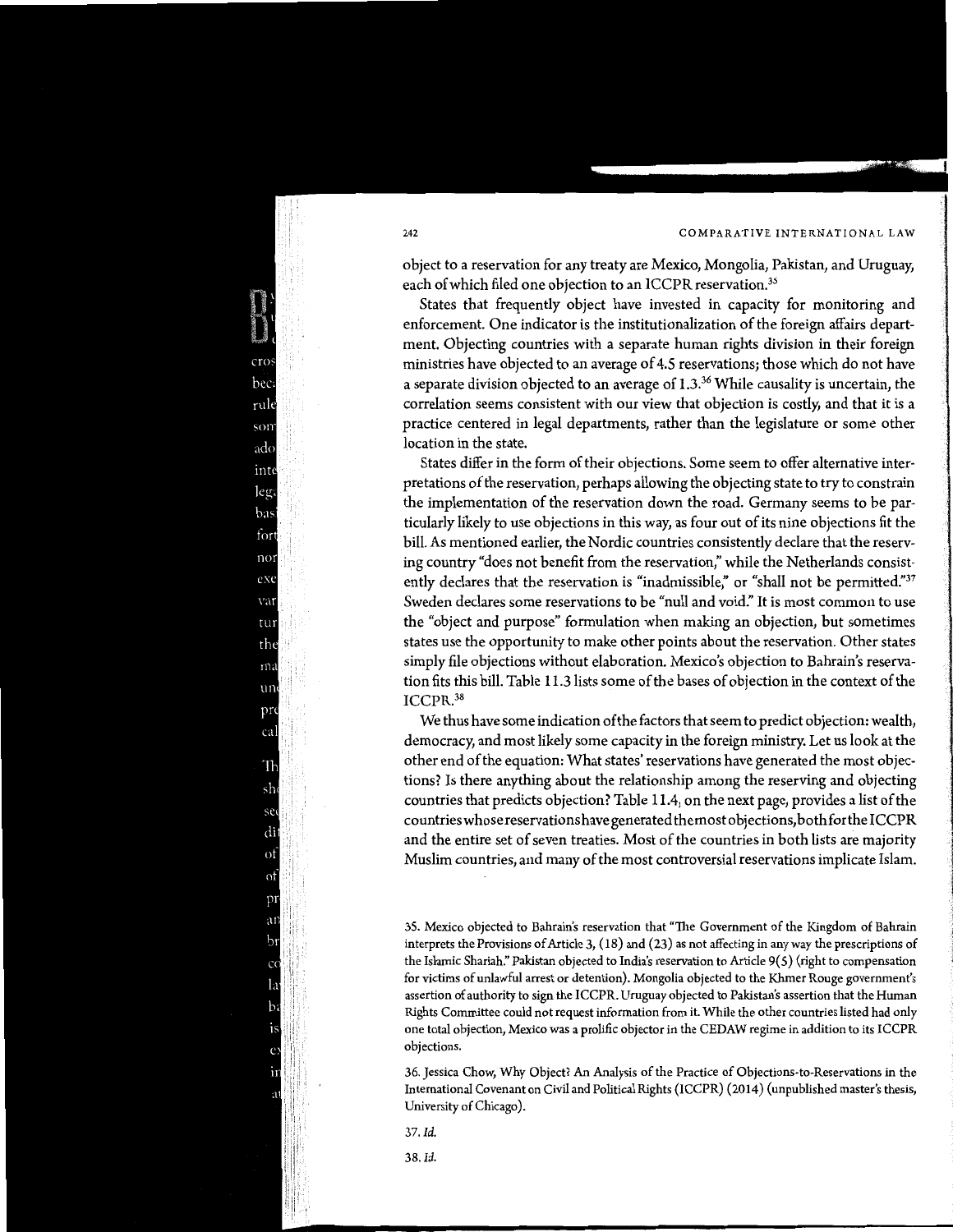|  |  |  | Table 11.3. RANK ORDERING OF THE BASIS OF OBJECTIONS IN THE ICCPR |
|--|--|--|-------------------------------------------------------------------|
|--|--|--|-------------------------------------------------------------------|

| <b>Basis of Objection</b>                                                                                                                                                               | Total # of times this<br>reason has been utilized<br>(out of 116 objections) |
|-----------------------------------------------------------------------------------------------------------------------------------------------------------------------------------------|------------------------------------------------------------------------------|
| Violates object and purpose of treaty                                                                                                                                                   | 92                                                                           |
| Reservation is unclear and does not clarify the extent<br>to which the state considers itself bound by treaty<br>obligations/therefore reassess doubt about the<br>country's commitment | 87                                                                           |
| Convention specifically prohibits derogation (from<br>specific articles)                                                                                                                | 31                                                                           |
| International treaty law prohibits invoking of domestic<br>law for failure to comply with treaty                                                                                        | 30                                                                           |
| Reservations were submitted to essential articles which<br>are of great importance to the ICCPR                                                                                         | 7                                                                            |
| Behavior may constitute a precedent that might have<br>considerable effects at the international level                                                                                  | $\overline{2}$                                                               |

## *Table 11.4.* RANK ORDERING OF COUNTRIES WITH MOST OBJECTED-TO RESERVATIONS

|      | <b>ICCPR</b> objections received |                            |              | Total objections over<br>seven treaties |
|------|----------------------------------|----------------------------|--------------|-----------------------------------------|
| Rank | Country                          | <b>ICCPR</b><br>Objections | Country      | Total<br>Objections                     |
| 1    | Pakistan                         | 26                         | Pakistan     | 59                                      |
| 2    | Maldives                         | 18                         | <b>UAE</b>   | 28                                      |
| 3    | Bahrain                          | 14                         | Bahrain      | 23                                      |
| 4    | <b>USA</b>                       | 11                         | Saudi Arabia | 23                                      |
| 5    | Mauritania                       | 10                         | Thailand     | 23                                      |
| 6    | Botswana                         | 9                          | Turkey       | 21                                      |
| 7    | Laos                             | 6                          | Syria        | 20                                      |
| 8    | Turkey                           | 6                          | Mauritania   | 19                                      |
| 9    | Kuwait                           | 4                          | Laos         | 18                                      |
| 10   | Korea, South                     | 3                          | Maldives     | 18                                      |
| 11   | Algeria                          | $\overline{2}$             | Iran         | 16                                      |
| 11   | Trinidad and Tobago              | 2                          | Malaysia     | 16                                      |
|      |                                  |                            | Qatar        | 16                                      |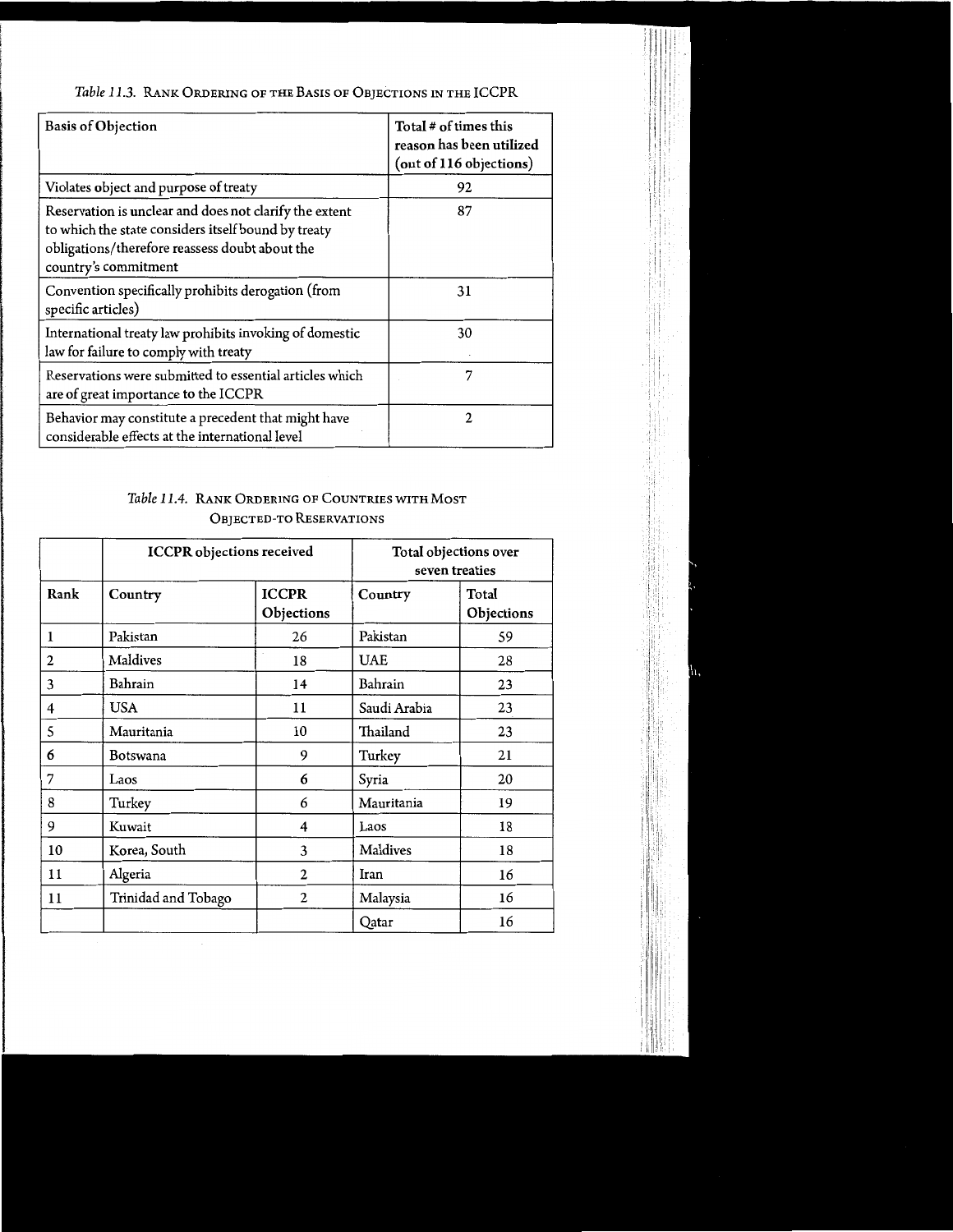This is especially true when one moves from the IC CPR context to the treaties that touch most heavily on family law: CRC and CEDAW. Appendix B shows just how controversial these treaties are, in the sense of generating a good deal of reservations and objections thereto.

Combined with the earlier findings, we can say that there seems to be something relational going on that predicts objection. Reserving states that emphasize sovereign particularity, such as the United States, trigger objections, but it also seems that much of objections practice is part of an intense contest between two universalisms: international human rights law and Islam. In carving out limits to general treaties on the basis of Islam, reserving states have induced European countries to reassert the universality of human rights law. This contest, while taking place in the terrain of international treaty practice, reflects much deeper comparative divergence in the understanding of the purposes of international law.

## IV. CONCLUSION

Far from being rare, objections to treaty reservations are very common, at least in the human rights treaties examined here. We have argued that the intensive activity among states in making reservations and issuing objections reflects different approaches to treaty interpretation, particularly over how broadly to read the object and purpose of human rights treaties. Given the background legal limitations on reservations, reserving states are implicitly interpreting human rights treaties to require less of states parties, whereas objecting states are reading the object and purpose requirement broadly.

Objections may also reflect very different ideas as to the purpose of treaties: one country could be using treaties to signal to a domestic audience, while others seek genuine constraint at the international level. These divergent purposes may inform different treaty practices.

It has often been asserted that international human rights law, as embodied in the ICCPR, involves cheap talk among states.<sup>39</sup> Yet, as a matter of comparative international law, this is too broad a statement. We have argued that objecting to treaty reservations is costly, and we thus expect states to free-ride. Yet, there are a small number of states that do repeatedly object to treaty reservations. Repeat objectors are all found in Europe, and concentrated in the northern latitudes. This reflects a different approach to international law than, say, majority Muslim countries that make sharia law-based objections. The objecting states have helped overcome a freeriding problem that might lead to a kind of race to the bottom in terms of obligation, with each state maximizing its degree of interpretive freedom at the expense of the regime as a whole. Their behavior is designed, it seems, to police the "cheap talk" quality of international human rights law.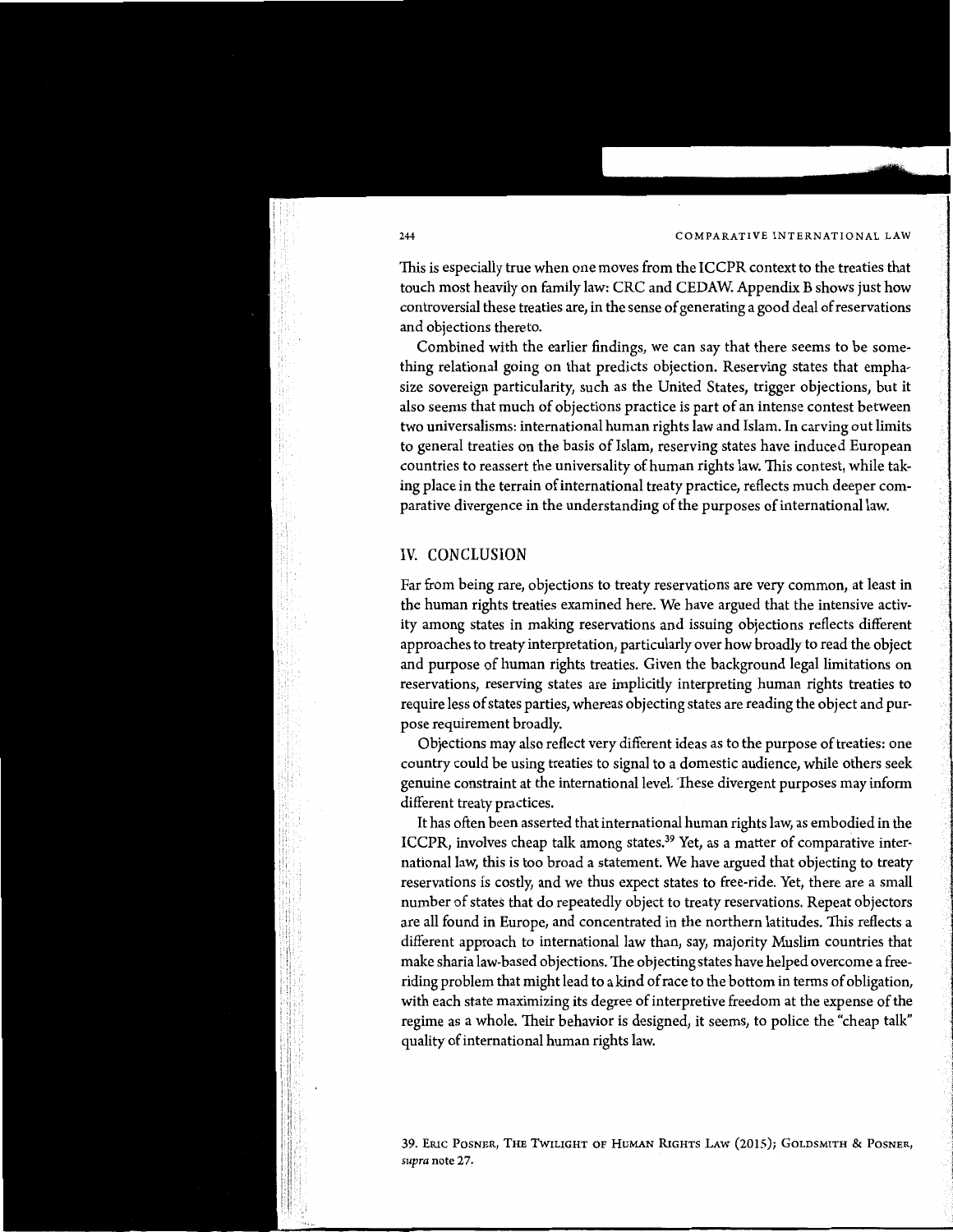## APPENDIX A

## RANK ORDERING OF ICCPR ARTICLES, BY NUMBER OF RESERVATIONS SUBMITTED<sup>40</sup>

|               | <b>Articles</b>                                                          | <b>Total</b><br>reservations | No. of reservations<br>that received at<br>least 1 objection |
|---------------|--------------------------------------------------------------------------|------------------------------|--------------------------------------------------------------|
| Art 14        | Rights regarding how a person must<br>be treated by the judicial process | 25                           | 4                                                            |
| Art 10        | Rights regarding judicial process                                        | 15                           | 3                                                            |
| <b>Art 20</b> | Prohibits propaganda for war or<br>racial/religious hatred               | 13                           | $\overline{2}$                                               |
| Art 12        | Rights for movement into, out of,<br>and within a state                  | 7                            | 3                                                            |
| Art 25        | Right to political participation                                         | 6                            | $\mathbf{2}$                                                 |
| Art 19        | Freedom of expression                                                    | 5                            | $\mathbf 1$                                                  |
| Art 22        | Freedom of association                                                   | 5                            | 2                                                            |
| Art 9         | Right to liberty and physical security                                   | 4                            | 2                                                            |
| Art 13        | Rights regarding movement out of<br>a state                              | 4                            | 1                                                            |
| Art 3         | Universality of rights                                                   | 3                            | 3                                                            |
| Art 7         | Freedom from torture                                                     | 3                            | 3                                                            |
| Art 23        | Rights pertaining to marriage                                            | 3                            | 2                                                            |
| Art 26        | Equality of persons before the law                                       | 3                            | $\mathbf 1$                                                  |
| Art 4         | Provisions pertaining to derogation                                      | $\overline{2}$               | 1                                                            |
| Art 6         | Protection of life                                                       | $\mathbf{2}$                 | $\mathbf{2}$                                                 |
| Art 11        | Rights regarding imprisonment                                            | $\overline{2}$               | 1                                                            |
| Art 18        | Freedom of religion                                                      | $\mathbf{2}$                 | $\mathbf 2$                                                  |
| Art 21        | Right to peaceful assembly                                               | $\overline{2}$               | ı                                                            |
| Art 1         | Right to self-determination                                              | 1                            | 1                                                            |
| Art 2         | Universality of rights                                                   | $\mathbf 1$                  | 1                                                            |
| Art 15        | Prohibits retrospective criminal<br>punishment                           | 1                            | 1                                                            |
| Art 17        | Right to privacy                                                         | $\mathbf 1$                  | 0                                                            |
| Art 24        | Rights pertaining to children                                            | $\mathbf{1}$                 | 0                                                            |
| Art 27        | Group rights protecting a community<br>of individuals                    | 1                            | 1                                                            |

40. Chow, *supra* note 36.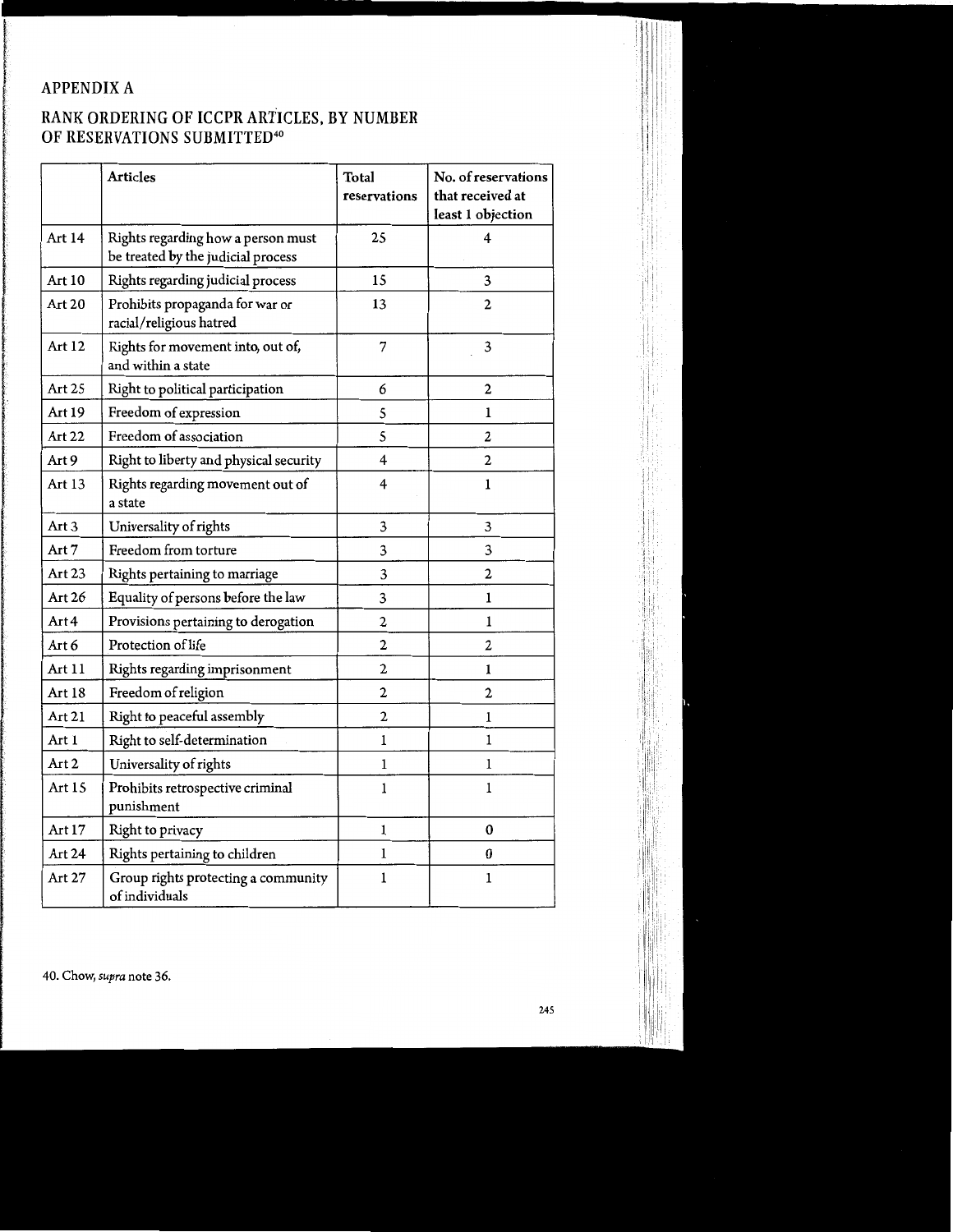#### APPENDIX B 246

## OBJECTIONS RECEIVED TO RESERVATIONS

KEY: 0 indicates a reservation without objections; \* indicates that reservation was withdrawn after objection.

| <b>Reserving Country</b> | <b>ICCPR</b> | <b>ICESCR</b> | <b>CEDAW</b> | <b>CRC</b>     | <b>CAT</b> | <b>CERD</b> | Conv. on Disabilities | <b>TOTAL</b> |
|--------------------------|--------------|---------------|--------------|----------------|------------|-------------|-----------------------|--------------|
| Pakistan                 | 26           | 4             | 6            |                | 23         |             |                       | 59           |
| Afghanistan              |              |               |              | $\bf{0}$       | $\bf{0}$   | $\bf{0}$    |                       | $\bf{0}$     |
| Algeria                  | 2            | 2             | 3            | $\bf{0}$       |            |             |                       | 7            |
| Andorra                  |              |               |              | ı              |            |             |                       |              |
| Antigua Barbuda          |              |               |              |                |            | $\bf{0}$    |                       | 0            |
| Argentina                |              |               |              | $\bf{0}$       |            |             |                       | 0            |
| Australia                | 1            |               | 0            | $\bf{0}$       |            | $\mathbf 0$ | 0                     |              |
| Austria                  | $\bf{0}$     |               | $\bf{0}$     | $\bf{0}$       | $\bf{0}$   | $\bf{0}$    |                       | 0            |
| Azerbaijan               |              |               |              |                |            |             |                       |              |
| Bahamas                  | $\bf{0}$     | $\bf{0}$      | 0            | $\bf{0}$       |            | $\bf{0}$    |                       | 0            |
| Bahrain                  | 14           | 0             | 9            |                | $\bf{0}$   | 0           |                       | 23           |
| Bangladesh               | 0            | 3             | 4            | 2              | 4          |             |                       | 13           |
| Barbados                 | $\bf{0}$     | 0             |              |                |            | 0           |                       | 0            |
| Belgium                  | 0            | 0             |              | $\bf{0}$       |            | $\bf{0}$    | 0                     | 0            |
| Belize                   | 0            |               |              |                |            |             |                       | 0            |
| Botswana                 | 9            |               |              | 3              | 3          |             |                       | 15           |
| Brazil                   |              |               | $0^*$        |                |            |             |                       | $\bf{0}$     |
| Brunei                   |              |               | 0            | $\overline{7}$ |            |             |                       | 7            |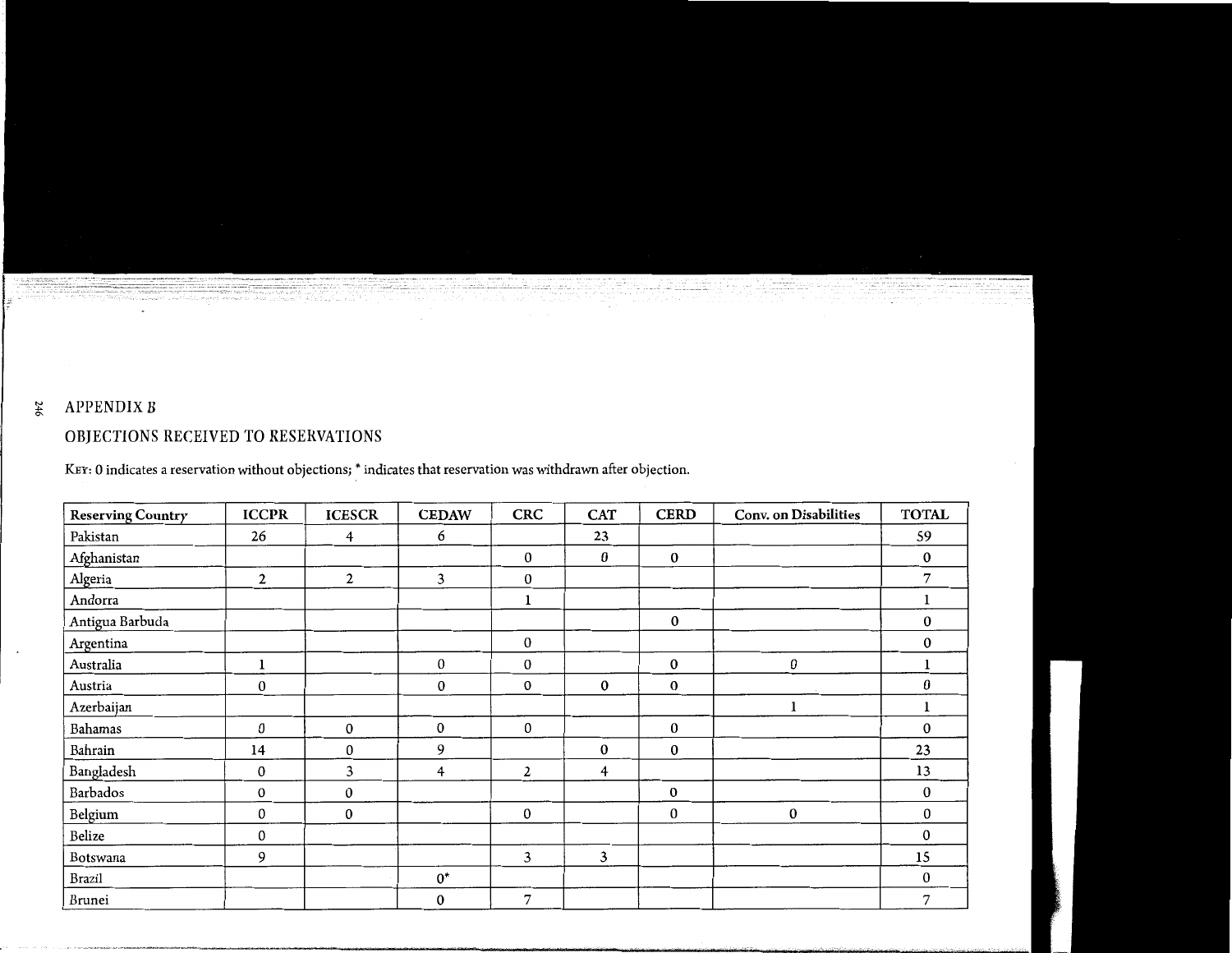| Bulgaria                 |           |             |             |                  |                             | $\boldsymbol{0}$ |           | 0                       |
|--------------------------|-----------|-------------|-------------|------------------|-----------------------------|------------------|-----------|-------------------------|
| Canada                   |           |             |             | $\bf{0}$         |                             |                  | 0         | 0                       |
| Chile                    |           |             | $\sim$      |                  | $\bf{0}$                    |                  |           | $\pmb{0}$               |
| China                    |           | 3           | $\mathbf 0$ | $\boldsymbol{0}$ | $\pmb{0}$                   | $\pmb{0}$        |           | 3                       |
| Colombia                 |           |             |             | $\pmb{0}$        |                             |                  |           | 0                       |
| Congo                    | 1         |             |             |                  |                             |                  |           |                         |
| Cook Islands             |           |             |             | $\pmb{0}$        |                             |                  |           | $\pmb{0}$               |
| Croatia                  |           |             |             | $\pmb{0}$        |                             |                  |           | $\pmb{0}$               |
| Cuba                     |           | $\mathbf 0$ | 0           | $\bf{0}$         | $\bf{0}$                    | $\bf{0}$         |           | 0                       |
| Cyprus                   |           |             |             |                  |                             |                  | $\pmb{0}$ | $\pmb{0}$               |
| Denmark                  | $\pmb{0}$ | $\pmb{0}$   |             | $\pmb{0}$        |                             |                  |           | $\bf{0}$                |
| Ecuador                  |           | $\sim$      |             | $\bf{0}$         | $\bf{0}$                    |                  |           | 0                       |
| Egypt                    |           | $\pmb{0}$   | 4           |                  |                             | $\pmb{0}$        | $\pmb{0}$ | $\overline{\mathbf{4}}$ |
| El Salvador              |           |             | 0           |                  |                             |                  | 7         | 7                       |
| <b>Equatorial Guinea</b> |           |             |             |                  | $\pmb{0}$                   | $\pmb{0}$        |           | 0                       |
| Ethiopia                 |           |             | $\pmb{0}$   |                  |                             |                  |           | 0                       |
| Finland                  | $\pmb{0}$ |             |             |                  |                             |                  |           | $\bf{0}$                |
| France                   | $\pmb{0}$ | $\pmb{0}$   | 0           | $\bf{0}$         | $\blacksquare$<br>$\pmb{0}$ | $\pmb{0}$        | $\pmb{0}$ | $\pmb{0}$               |
| Gambia                   | $\pmb{0}$ |             |             |                  |                             |                  |           | 0                       |
| Germany                  |           |             | $\pmb{0}$   |                  | $\pmb{0}$                   |                  |           | $\pmb{0}$               |
| Greece                   |           |             |             |                  |                             |                  | 0         | $\pmb{0}$               |
| Grenada                  |           |             |             |                  |                             | 1                |           |                         |

*(Continued)*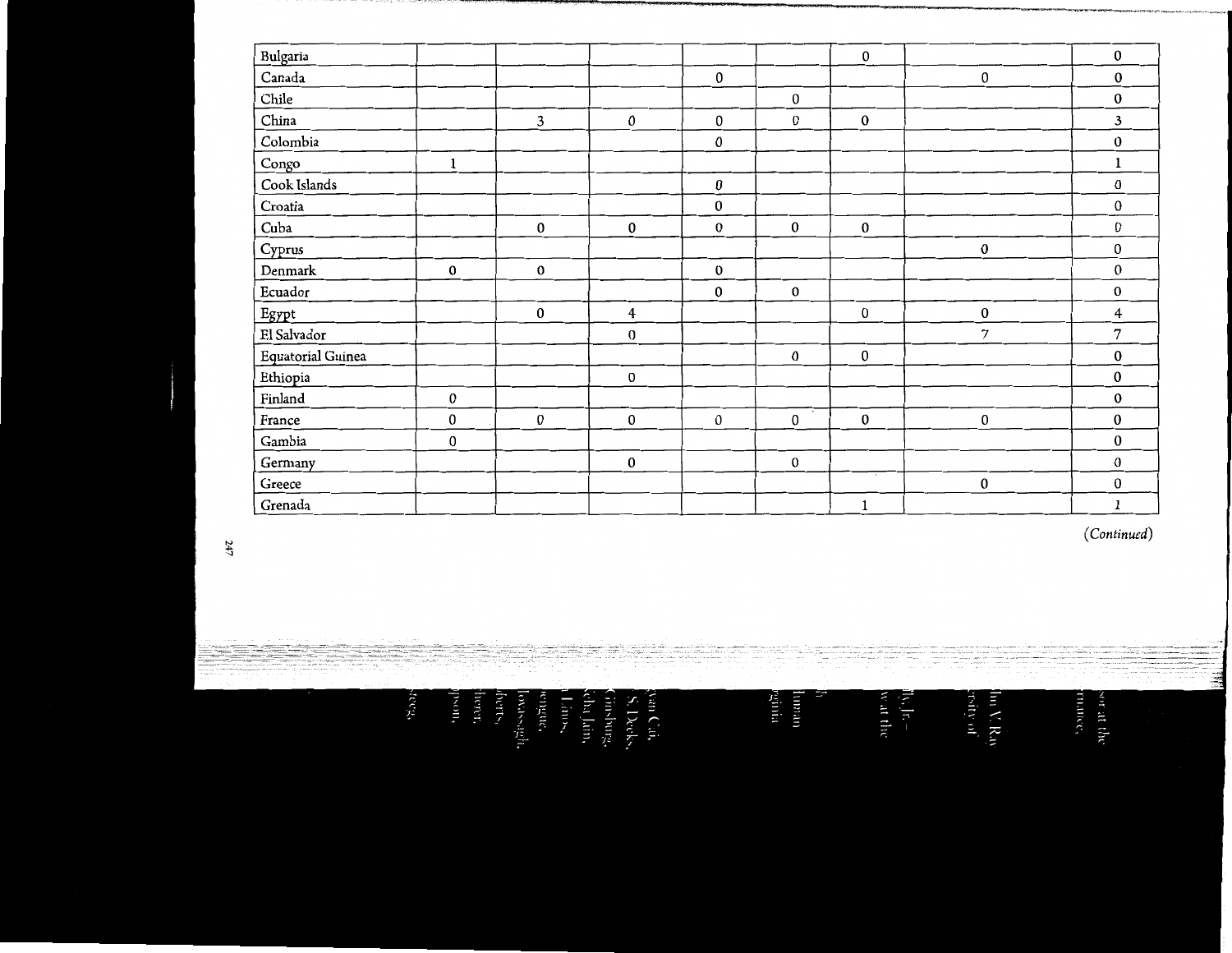| <b>Reserving Country</b> | <b>ICCPR</b> | <b>ICESCR</b>           | <b>CEDAW</b>   | <b>CRC</b>     | CAT          | <b>CERD</b>  | <b>Conv. on Disabilities</b> | <b>TOTAL</b>            |
|--------------------------|--------------|-------------------------|----------------|----------------|--------------|--------------|------------------------------|-------------------------|
| Guyana                   | $\pmb{0}$    |                         |                |                |              | $\bf{0}$     |                              | $\mathbf{0}$            |
| Hungary                  |              |                         |                |                |              | $\mathbf{0}$ |                              | $\mathbf{0}$            |
| Iceland                  | $\mathbf{0}$ |                         |                | $\bf{0}$       |              |              |                              | $\mathbf{0}$            |
| India                    | $\mathbf 1$  | $\overline{\mathbf{4}}$ | $\mathbf 1$    | $\mathbf{0}$   |              | $\bf{0}$     |                              | 6                       |
| Indonesia                |              |                         | $\bf{0}$       |                | $\mathbf{0}$ | $\mathbf{0}$ |                              | $\mathbf{0}$            |
| Iran                     |              |                         |                | $\overline{7}$ |              |              | 9                            | 16                      |
| Iraq                     |              |                         | $\overline{4}$ | $\mathbf{0}$   |              | $\mathbf 0$  |                              | $\overline{4}$          |
| Ireland                  | $\pmb{0}$    | $\mathbf{0}$            | $\bf{0}$       |                |              | $\mathbf 0$  |                              | $\bf{0}$                |
| Israel                   | 0            |                         | $\bf{0}$       |                | $\bf{0}$     | $\mathbf{0}$ | $\pmb{0}$                    | $\bf{0}$                |
| Italy                    |              |                         |                |                |              | $\mathbf{0}$ |                              | $\bf{0}$                |
| Jamaica                  |              | $\sim$                  | $0^*$          |                |              | $\bf{0}$     |                              | $\mathbf{0}$            |
| Japan                    |              | $\bf{0}$                |                | $\pmb{0}$      |              | $\pmb{0}$    | $\pmb{0}$                    | $\pmb{0}$               |
| Jordan                   |              |                         | $\mathbf{1}$   | $\mathbf 2$    |              |              |                              | 3                       |
| Kiribati                 |              |                         |                | 3              |              |              |                              | 3                       |
| Korea, North             |              |                         | 9              |                |              |              |                              | 9                       |
| Korea, South             | 3            |                         | $\overline{7}$ |                |              | $\bf{0}$     | $\mathbf{1}$                 | 11                      |
| Kuwait                   | 4            | 6                       | $\overline{4}$ |                |              | $\pmb{0}$    | $\pmb{0}$                    | 14                      |
| Laos                     | 6            |                         |                |                | 12           |              |                              | $18\,$                  |
| Lebanon                  |              |                         | $\mathbf{3}$   |                |              | $\pmb{0}$    |                              | $\overline{\mathbf{3}}$ |
| Lesotho                  |              |                         | $\overline{2}$ |                |              |              |                              | $\overline{2}$          |
| Libya                    |              |                         | 6              |                |              | $\mathbf{0}$ |                              | 6                       |
| Liechtenstein            | $\mathbf{0}$ |                         |                | $\mathbf{1}$   |              |              |                              | 1                       |
| Lithuania                |              |                         |                |                |              |              | $\pmb{0}$                    | $\pmb{0}$               |

 $\sim$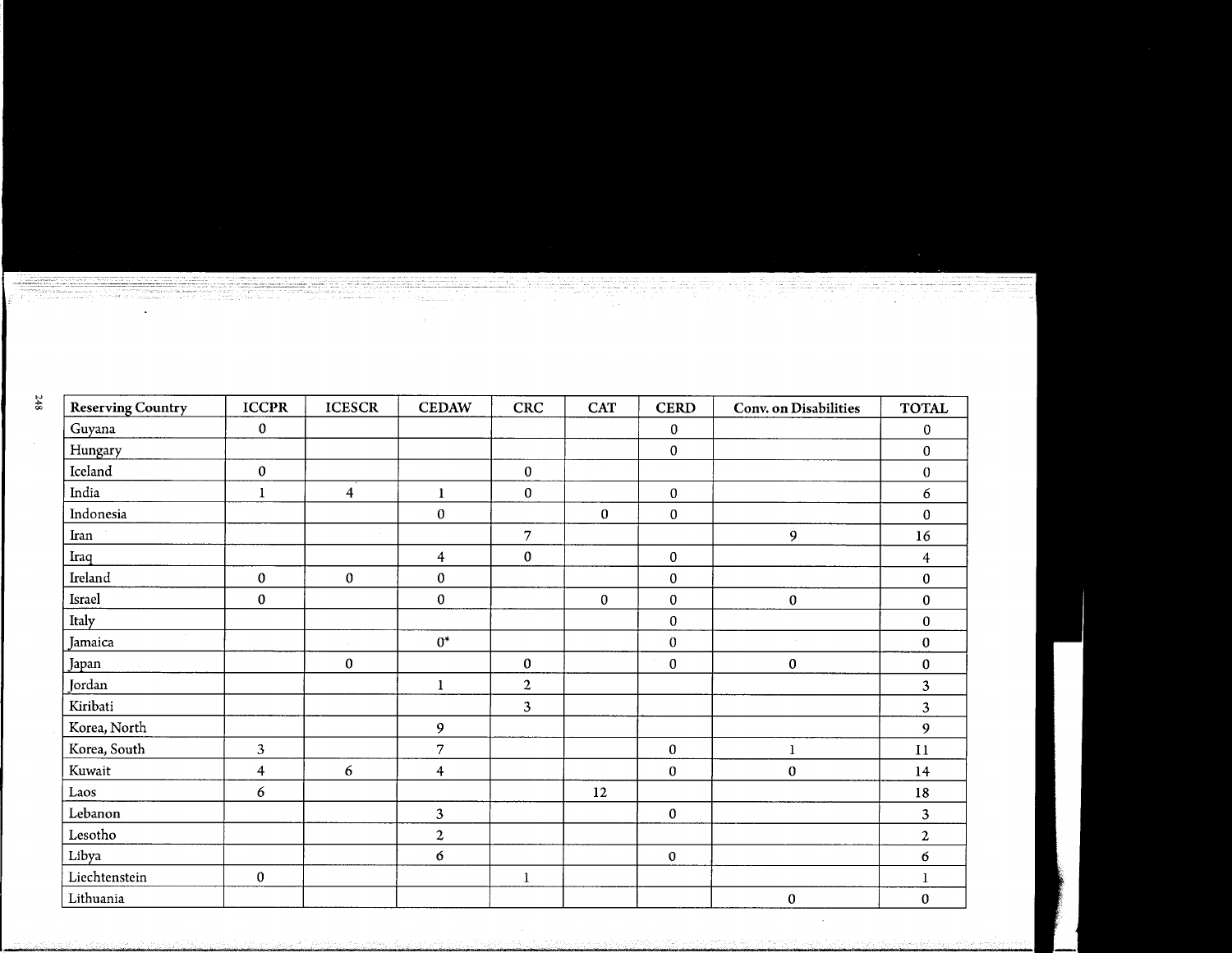| Luxembourg        | $\mathbf 0$ |              | $\mathbf{2}$   | $\pmb{0}$      |             |                           |              | $\overline{2}$ |
|-------------------|-------------|--------------|----------------|----------------|-------------|---------------------------|--------------|----------------|
| Madagascar        |             | $\mathbf{0}$ |                |                |             | $\pmb{0}$                 |              | $\mathbf{0}$   |
| Malaysia          |             |              |                | 8              |             |                           | $\bf 8$      | 16             |
| Maldives          | 18          |              |                | $\bf{0}$       |             |                           |              | $18\,$         |
| Mali              |             |              |                | $\mathbf 0$    |             |                           |              | $\mathbf 0$    |
| $\mathbf{M}$ alta | $\pmb{0}$   | $\mathbf 0$  |                |                |             | $\mathbf 0$               | $\mathbf 0$  | $\mathbf 0$    |
| Mauritania        | 10          |              | 9              | $\mathbf{0}$   | $\bf{0}$    |                           |              | 19             |
| Mauritius         |             |              | $0^*$          |                |             |                           |              | $\mathbf 0$    |
| Mexico            | $\bf{0}$    | $\bf{0}$     | $\pmb{0}$      |                |             |                           |              | $\pmb{0}$      |
| $\rm Micronesia$  |             |              | 3              |                |             |                           | $\pmb{0}$    | 3              |
| Monaco            | $\mathbf 0$ | $\bf{0}$     | $\bf{0}$       | $\bf{0}$       | $\mathbf 0$ | $\bf{0}$                  | $\pmb{0}$    | $\pmb{0}$      |
| Mongolia          |             |              |                |                |             | $\mathbf 0$               |              | $\pmb{0}$      |
| Morocco           |             |              | $\mathbf{1}$   | $\pmb{0}$      | $\pmb{0}$   | $\pmb{0}$                 |              | 1              |
| Mozambique        |             |              |                |                |             | $\pmb{0}$                 |              | $\pmb{0}$      |
| Nepal             |             |              |                |                |             | $\mathbf{0}^{\mathbf{i}}$ |              | 0              |
| Netherlands       | $\bf{0}$    |              | $\mathbf{0}$   | $\pmb{0}$      | $\bf{0}$    |                           | $\mathbf{0}$ | $\mathbf 0$    |
| New Zealand       | $\mathbf 0$ | $\mathbf 0$  | $\mathbf 0$    | 0              | $\mathbf 0$ |                           |              | $\mathbf{0}$   |
|                   |             |              | $\overline{4}$ |                |             |                           |              | 4              |
| Niger             | $\mathbf 0$ | $\mathbf{0}$ |                |                |             |                           | $\pmb{0}$    | $\mathbf 0$    |
| Norway            |             |              | $\bf{0}$       | $\mathfrak{s}$ |             |                           |              | 5              |
| Oman              |             |              |                |                |             | 0 <sup>1</sup>            |              | $\mathbf{0}$   |
| Papua New Guinea  |             |              |                | $\mathbf 0$    |             | $\pmb{0}$                 | $\bf{0}$     | $\mathbf 0$    |
| Poland            |             |              |                |                |             |                           |              |                |

*(Continued)* 

a na mata